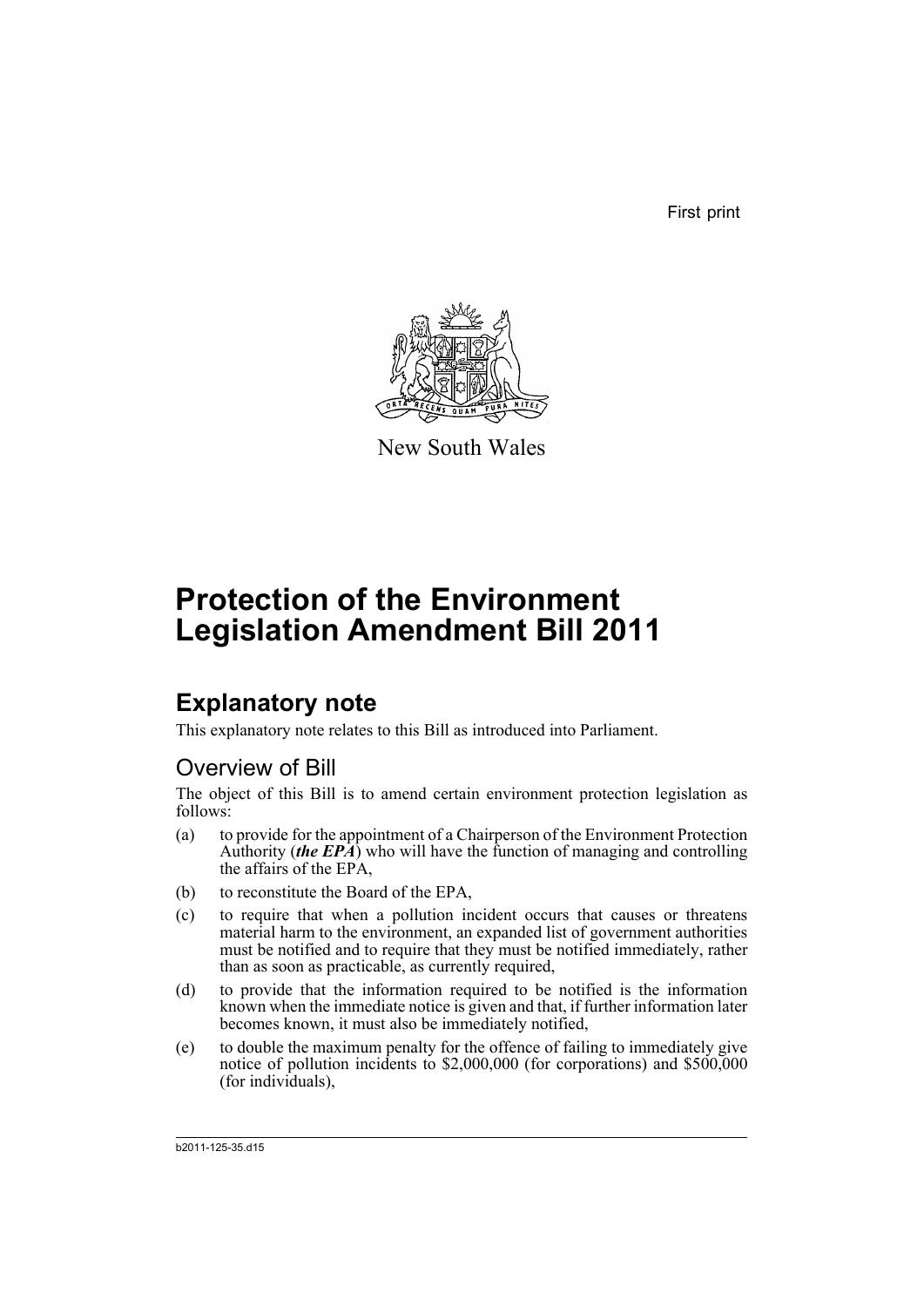Explanatory note

- (f) to impose a duty on all holders of environment protection licences, and on certain other persons, to prepare and implement pollution incident response management plans,
- $(g)$  to add to the circumstances in which a mandatory environmental audit may be required,
- (h) to require public access to be given to certain monitoring data required to be recorded by the holders of environment protection licences,
- (i) to require further details to be recorded in the public register kept by regulatory authorities.

## Outline of provisions

**Clause 1** sets out the name (also called the short title) of the proposed Act.

**Clause 2** provides for the commencement of the proposed Act on a day or days appointed by proclamation.

## **Schedule 1 Amendment of Protection of the Environment Administration Act 1991 No 60**

**Schedule 1 [4]** reconstitutes the Board of the EPA by reducing it from 10 members to 5 members and changing the expertise that the part-time members of the Board must have to be eligible for appointment by the Governor.

**Schedule 1 [10]** makes a consequential amendment to a provision specifying the quorum of the Board.

**Schedule 1 [5]** adds to the functions of the Board the function of overseeing the effective, efficient and economical management of the EPA. **Schedule 1 [6]** also requires the Board to provide an annual statement to the Minister on the success of the EPA in reducing pollution risks.

**Schedule 1 [8]** provides for the appointment by the Governor of a Chairperson of the EPA. The Chairperson will assume most of the functions of the Director-General of the Department of Premier and Cabinet under the environment protection legislation (including managing and controlling the affairs of the EPA). The employment of the Chairperson is subject to Part 3.1 of the *Public Sector Employment and Management Act 2002* (which means it is an SES position). The amendment also provides for the appointment of an Acting Chairperson. **Schedule 1 [1]–[3] and [7]** make consequential amendments.

**Schedule 1 [11]** provides that the Chairperson is to preside at meetings of the Board. **Schedule 1 [9]** makes consequential amendments.

**Schedule 1 [12]** provides for the making of savings and transitional regulations consequent on the enactment of the proposed Act.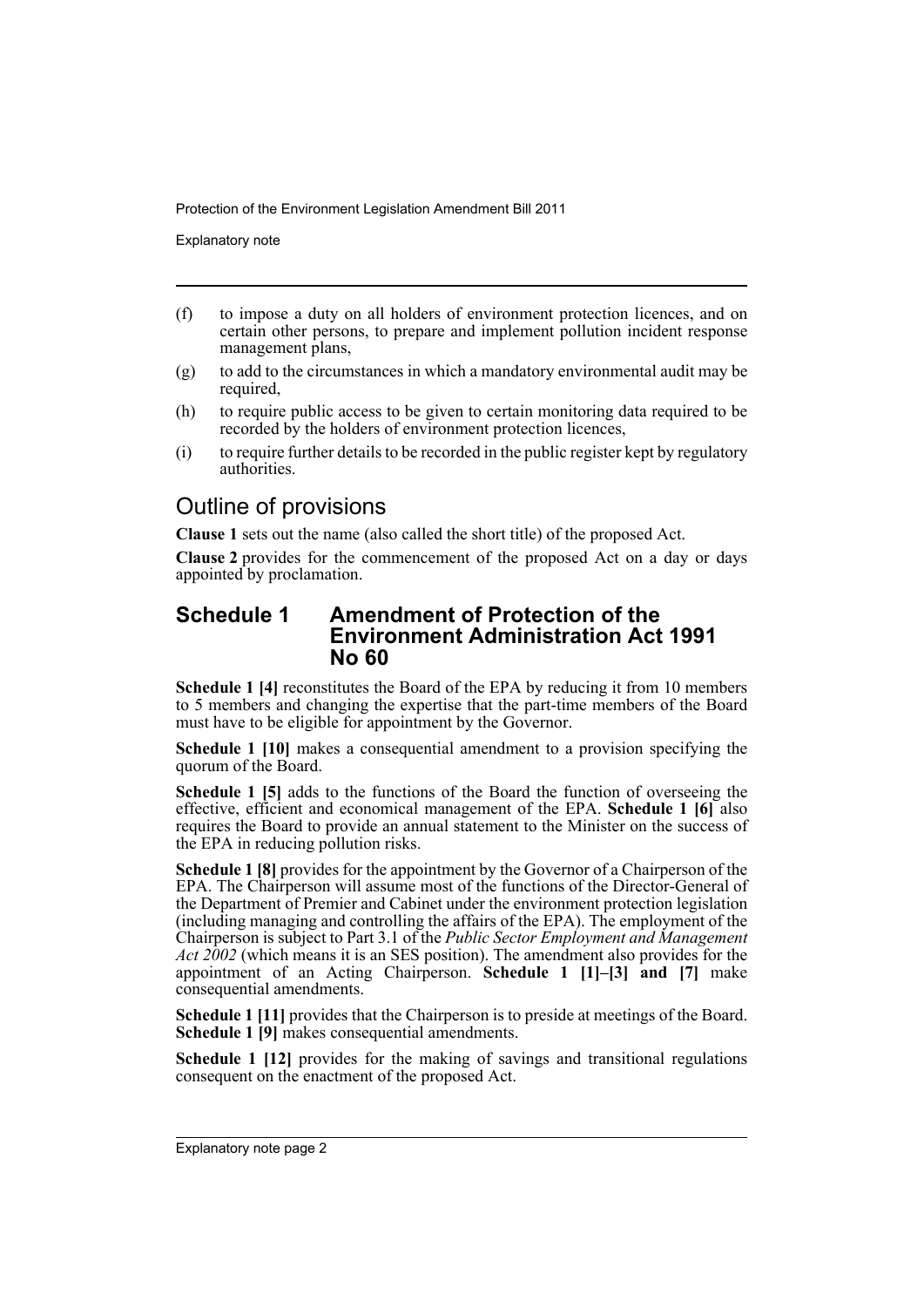Explanatory note

**Schedule 1 [13]** provides that a person who, immediately before the commencement of **Schedule 1 [4]** to the proposed Act, held office as a member of the Board ceases to hold that office and is not entitled to any remuneration or compensation because of the loss of that office.

## **Schedule 2 Amendment of Protection of the Environment Operations Act 1997 No 156**

**Schedule 2 [1]** provides that, if an environment protection licence contains a condition that requires the monitoring by the holder of the licence of the activity or work authorised, required or controlled by the licence, the holder of the licence is required to make the monitoring results that relate to pollution publicly available on the internet. If the licence holder does not have a website, the amendment requires the licence holder to provide a copy of the monitoring results to any person who requests a copy of them. The amendment also makes it an offence to provide monitoring data that is false or misleading in a material respect.

**Schedule 2 [2]** provides that pollution incidents causing or threatening material harm to the environment that are required to be notified must be notified immediately, rather than as soon as practicable, as is currently the case.

**Schedule 2 [4]** adds to the government authorities that are required to be notified of pollution incidents. A person will be required to notify the pollution incident to the appropriate regulatory authority, to the EPA (whether or not it is the appropriate regulatory authority), to the local authority for each area in which the pollution incident occurs (if the EPA is the appropriate regulatory authority) and to the Ministry of Health, the WorkCover Authority and Fire and Rescue NSW. **Schedule 2 [3] and [9]** are consequential amendments.

**Schedule 2 [6] and [7]** provide that certain information must only be provided if it is known.

**Schedule 2 [8]** provides that the information about a pollution incident that is required to be notified to the expanded list of government authorities is the information known when the report is made (immediately after the pollution incident occurs) and that, if further information later becomes known, it must be immediately notified.

**Schedule 2 [10]** provides that the EPA may direct a person who is the occupier of premises where a pollution incident has occurred, so that material harm to the environment is caused or threatened, to notify such other persons of the incident as the EPA requires. **Schedule 2 [5]** makes consequential amendments.

**Schedule 2 [11]** doubles the maximum penalty for offences concerning the notification of pollution incidents from \$1,000,000 (for a corporation) and \$250,000 (for an individual) to \$2,000,000 and \$500,000 respectively.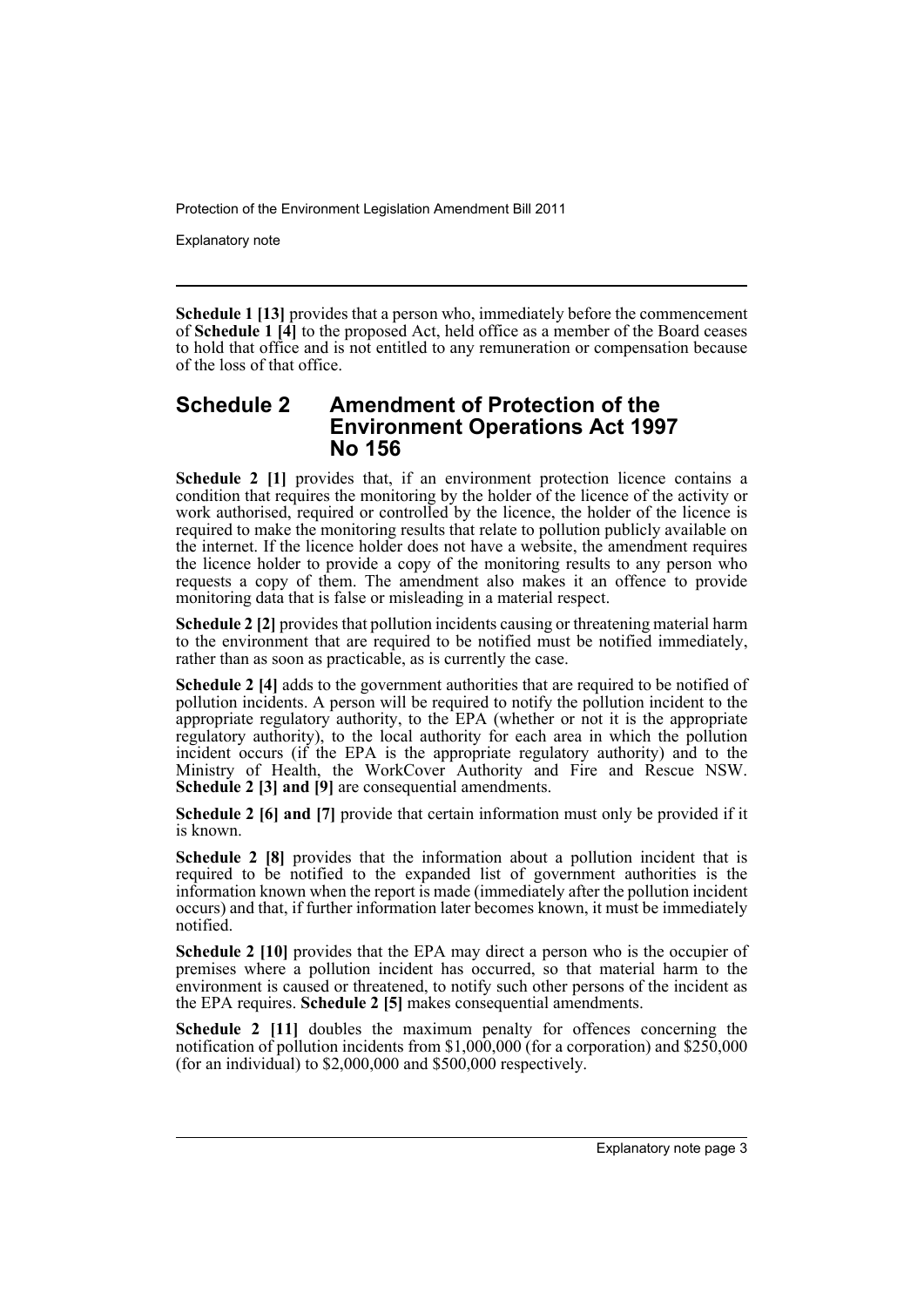Explanatory note

**Schedule 2 [12]** inserts a new Part imposing duties to prepare and implement pollution incident response management plans, as follows:

Proposed section 153A requires the holder of an environment protection licence to prepare a pollution incident response management plan in relation to the activity to which the licence relates. (The amendment made by **Schedule 2 [23]** gives existing licence holders 6 months to prepare their plans.)

Proposed section 153B provides that the EPA may, in accordance with the regulations, require the occupier of premises at which industry is carried out, but that is not licensed, to prepare a pollution incident response management plan in relation to activities at the premises.

Proposed section 153C specifies some of the information that must be included in a pollution incident response management plan and provides for the regulations to prescribe further information.

Proposed section 153D requires a pollution incident response management plan to be kept at the premises to which it relates.

Proposed section 153E requires the testing of a pollution incident response management plan.

Proposed section 153F requires a pollution incident response management plan to be implemented in the event of a pollution incident that causes or threatens material harm to the environment.

**Schedule 2 [13]** provides that conditions requiring the undertaking of a mandatory environmental audit can be imposed on an environment protection licence if the appropriate regulatory authority reasonably suspects that an activity has been or is being carried out in an environmentally unsatisfactory manner.

**Schedule 2 [14]** provides that, in any proceedings for an offence arising under the Act or the regulations that are brought in the Local Court, the maximum monetary penalty that the Court may impose for the offence is 1,000 penalty units (currently  $$110,000$ , rather than the 200 penalty unit (\$22,000) maximum that currently applies.

**Schedule 2 [15]–[18] and [24]** make amendments that are consequential on the amendments made by Schedule 1.

**Schedule 2 [19]** makes provision for the conduct of an analysis by the Chief Health Officer of the Ministry of Health of the human health risk of a pollution incident, and for analysis by the EPA of the environmental risk caused by a pollution incident, and provides for those responsible for the relevant pollution incident to be given a notice requiring them to pay for the reasonable costs and expenses of those analyses. The new Part includes the following sections:

Proposed section 295ZB defines *relevant person*.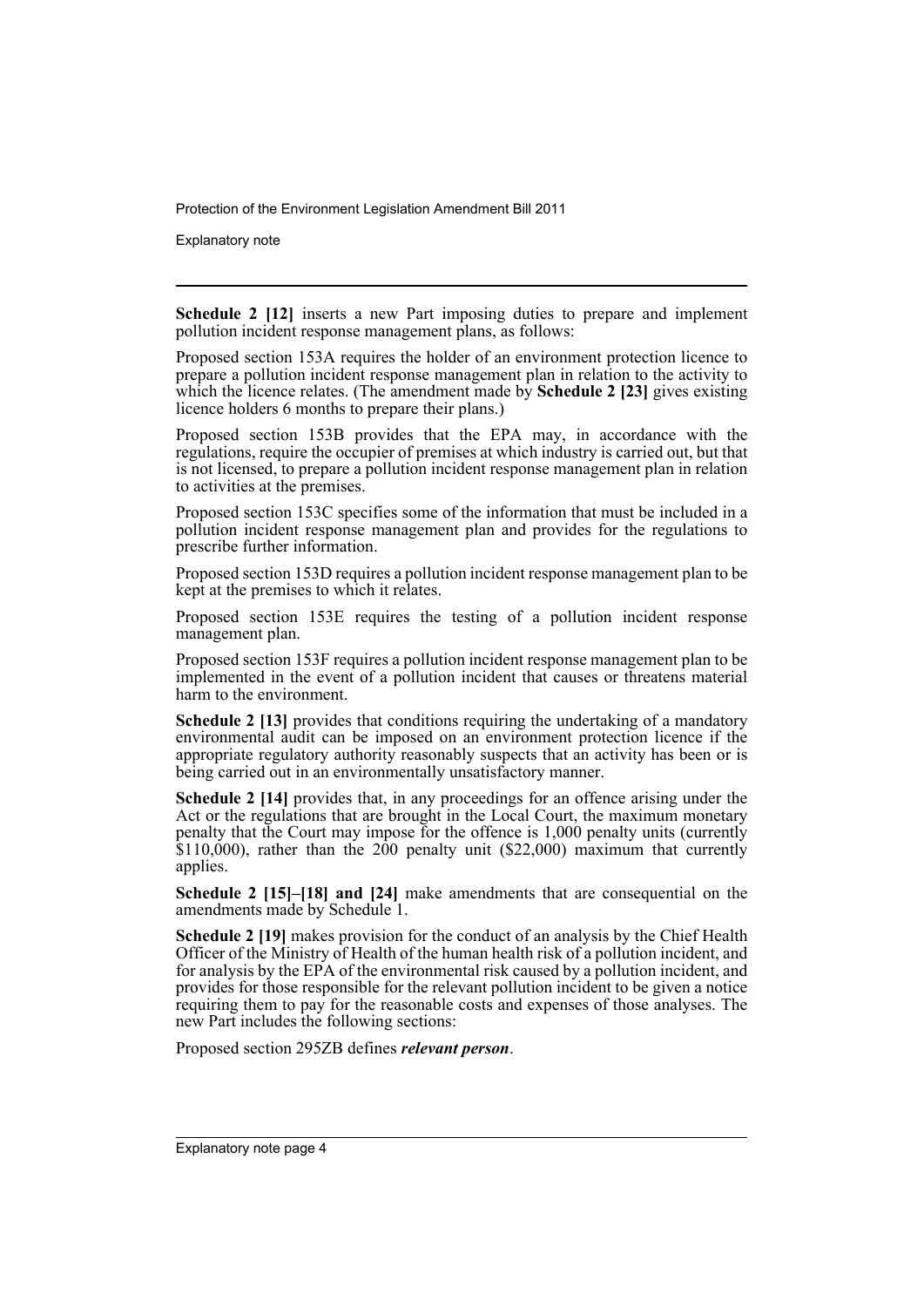Explanatory note

Proposed section 295ZC provides for the conduct by the Chief Health Officer of the Ministry of Health of an analysis of the risk created by a pollution incident to human health and for the recovery of the reasonable costs and expenses of that analysis from the occupier of the premises at or from which the pollution incident occurred or any person reasonably suspected of having caused the pollution incident.

Proposed section 295ZD provides for the conduct by the EPA of an analysis of the environmental risk created by a pollution incident and for the recovery of the reasonable costs and expenses of that analysis from the occupier of the premises at or from which the pollution incident occurred or any person reasonably suspected of having caused the pollution incident.

Proposed section 295ZE provides for the recovery of the cost of analysis as a debt in a court of competent jurisdiction and provides that the costs are not recoverable if it is established that the nature and extent of the analysis conducted was not reasonably necessary to respond to the potential public health or environmental concerns arising out of the pollution incident or was not otherwise in the public interest.

Proposed section 295ZF provides that if the person given a notice requiring payment under the proposed Part was not the person who caused the pollution incident, the amount of the payment may be recovered by the person who complied with the notice as a debt from the person who caused the pollution incident.

Proposed section 295ZG clarifies that a notice may be issued under the proposed Part whether or not the EPA is the appropriate regulatory authority with respect to the pollution incident and whether or not a clean-up notice has been given under Part 4.2 of the *Protection of the Environment Operations Act 1997* with respect to the pollution incident.

**Schedule 2 [20]** requires that details be recorded in the public register kept by a regulatory authority of each mandatory environmental audit undertaken in relation to a licence issued by that authority, each pollution study required by a condition of a licence issued by the authority and each pollution reduction program required by a condition of a licence issued by the authority.

**Schedule 2 [21]** requires details of each penalty notice issued by a regulatory authority to be recorded in the public register kept by the regulatory authority.

**Schedule 2 [22]** empowers the making of savings and transitional provisions consequent on the enactment of the proposed Act.

**Schedule 2 [23]** inserts savings and transitional provisions consequent on the enactment of the proposed Schedule. Those provisions delay the operation of the amendments imposing an obligation to publish results of monitoring for 3 months, and obligations of existing licence holders to prepare and implement pollution incident response management plans by 6 months, and provide that the obligations to publish monitoring results and to include certain matters in the public register do not include past results or matters.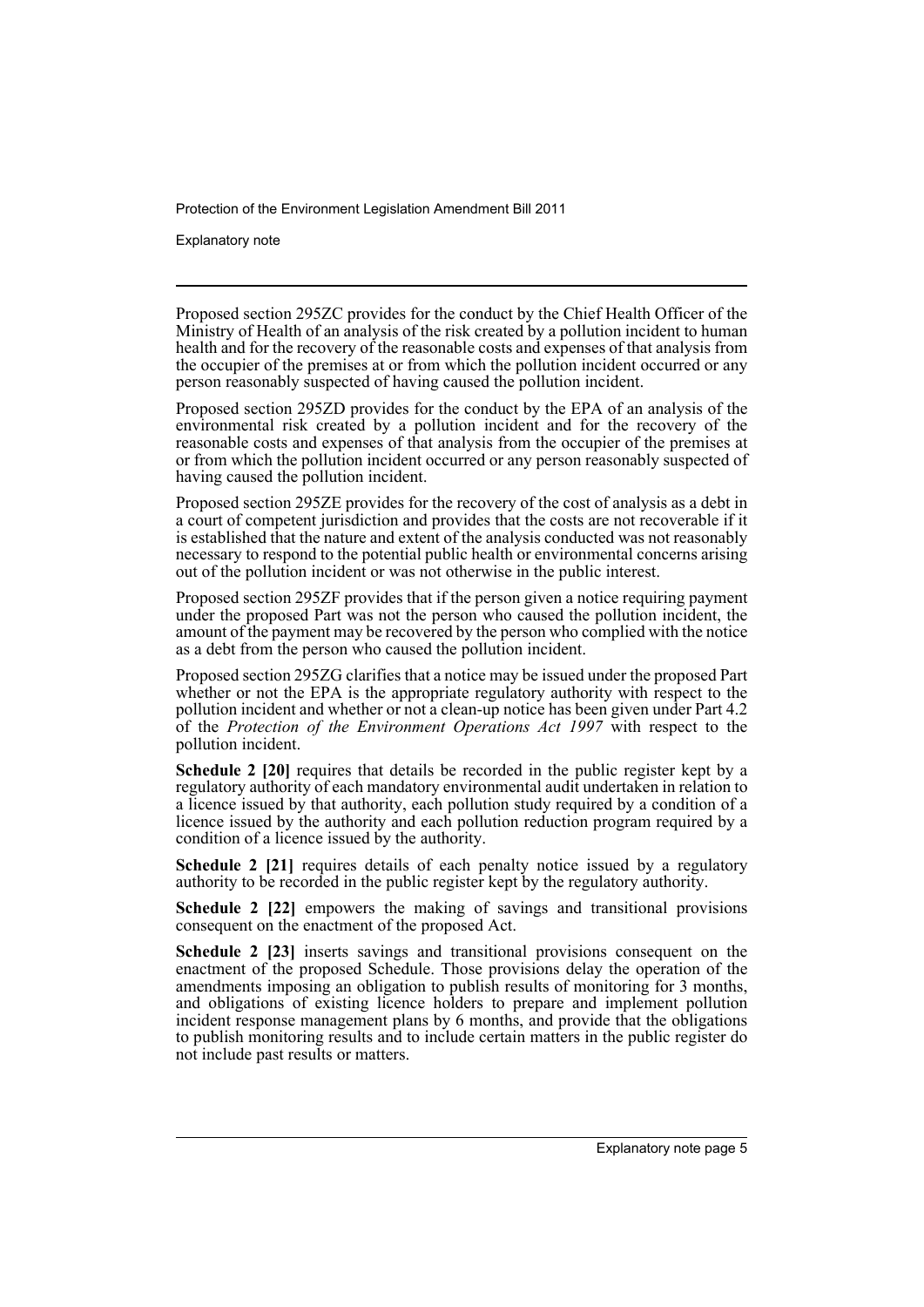Explanatory note

## **Schedule 3 Consequential amendment of other legislation**

**Schedule 3.1–3.3, 3.4 [1] and 3.5–3.8** amend various Acts and regulations as a consequence of the creation of the statutory office of Chairperson of the EPA.

**Schedule 3.4 [2]** provides that, when a pollution incident is required to be notified under section 148 of the *Protection of the Environment Operations Act 1997*, the incident is required to be notified verbally to each relevant authority referred to in that section and is to be followed by notification in writing within 7 days of the date on which the incident occurred.

**Schedule 3.4 [3]** prescribes the new offences relating to the publishing of monitoring results (created by **Schedule 2 [1]** to the proposed Act) as offences that can be dealt with by penalty notice and fixes the relevant penalty amounts.

**Schedule 3.4 [4]** increases the penalty for an offence under section 152 of the *Protection of the Environment Operations Act 1997* (which is about failure to notify a pollution incident immediately) when it is dealt with by penalty notice. The penalty notice offence is increased from \$1,500 (for a corporation) and \$750 (for an individual) to \$5,000 and \$1,500, respectively. The amendment also prescribes the new offences relating to pollution incident response management plans (created by **Schedule 2 [12]** to the proposed Act) as offences that can be dealt with by penalty notice and fixes the relevant penalty amounts.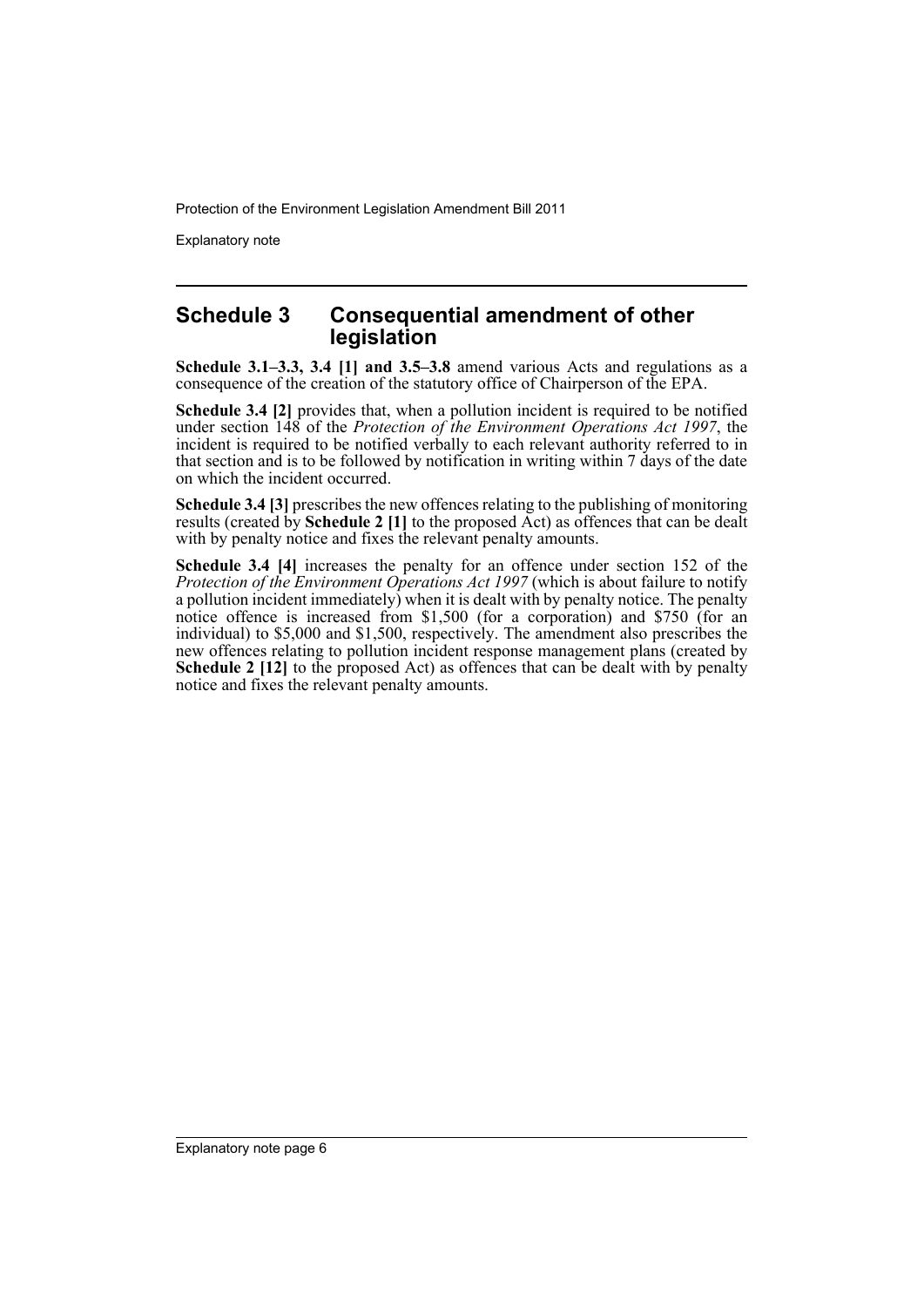First print



New South Wales

# **Protection of the Environment Legislation Amendment Bill 2011**

# **Contents**

|            |                                                                             | Page |
|------------|-----------------------------------------------------------------------------|------|
|            | Name of Act                                                                 | 2    |
|            | Commencement                                                                | 2    |
| Schedule 1 | Amendment of Protection of the Environment<br>Administration Act 1991 No 60 | 3    |
| Schedule 2 | Amendment of Protection of the Environment<br>Operations Act 1997 No 156    |      |
| Schedule 3 | Consequential amendment of other legislation                                | 18   |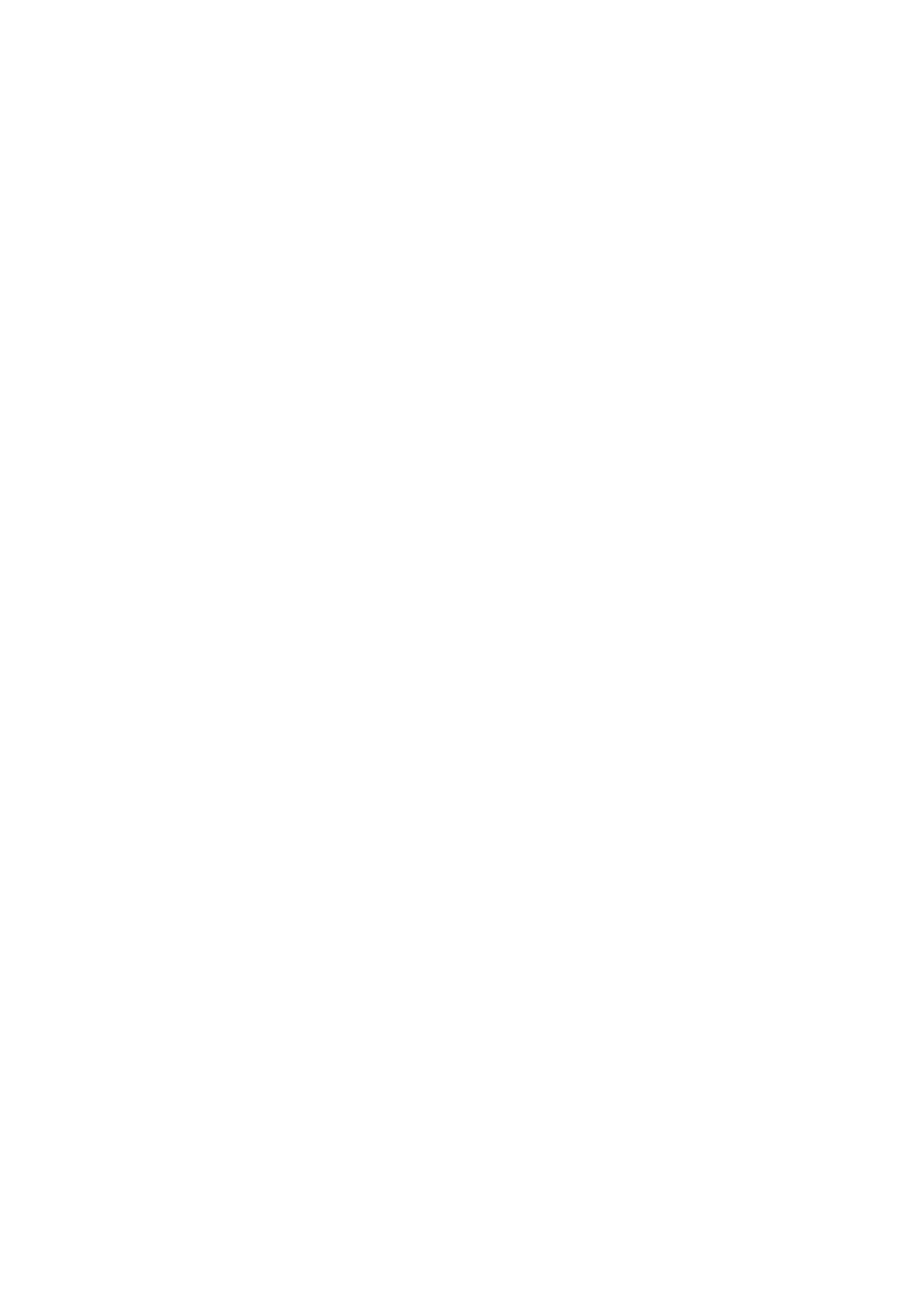

New South Wales

# **Protection of the Environment Legislation Amendment Bill 2011**

No , 2011

## **A Bill for**

An Act to amend environment protection legislation to create the office of Chairperson of the Environment Protection Authority and to make further provision with respect to the notification and management of pollution incidents; and for other purposes.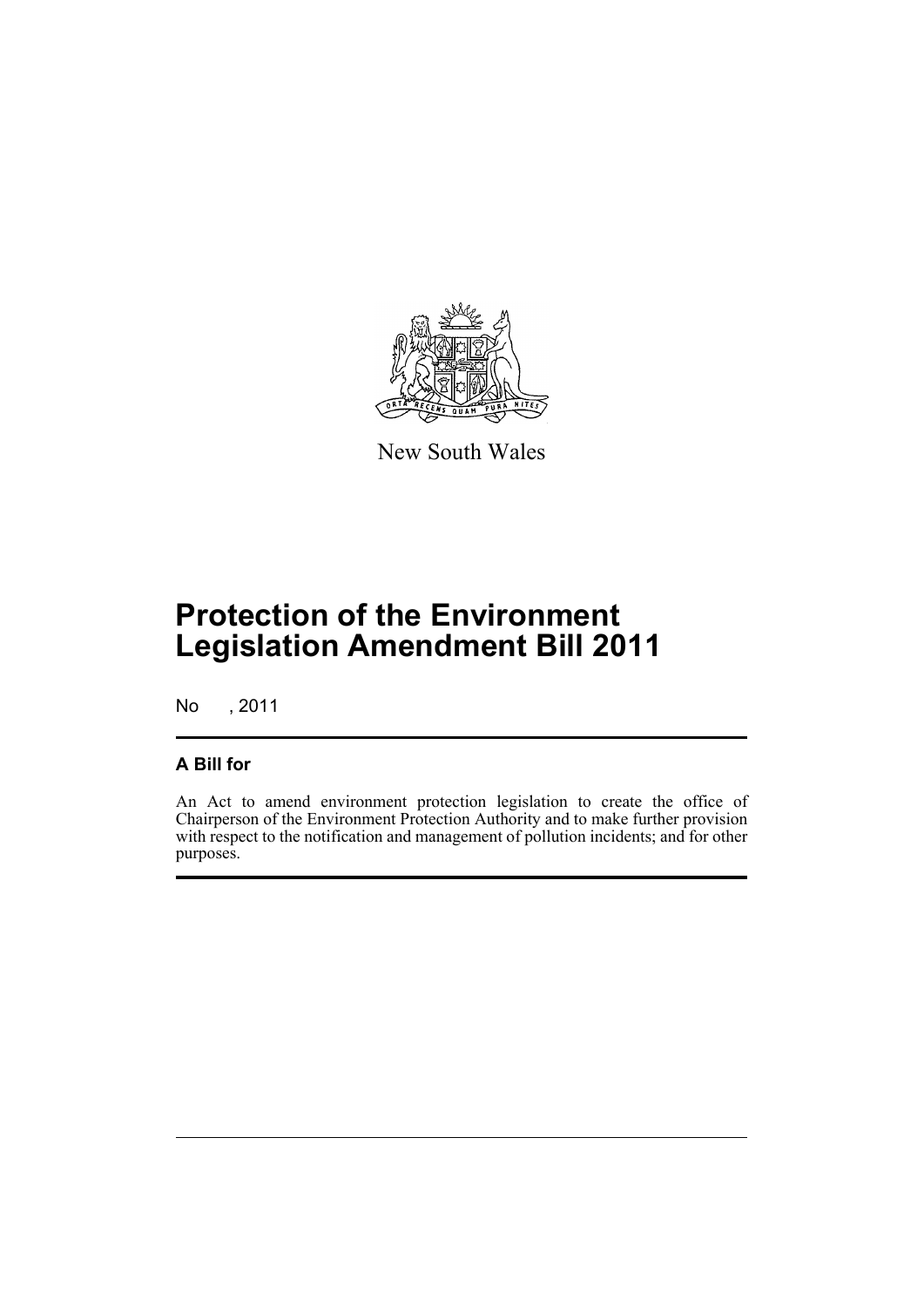<span id="page-9-1"></span><span id="page-9-0"></span>

| The Legislature of New South Wales enacts:<br>1 |                                                                                         |                              |  |  |  |
|-------------------------------------------------|-----------------------------------------------------------------------------------------|------------------------------|--|--|--|
|                                                 | Name of Act                                                                             | $\mathcal{P}$                |  |  |  |
|                                                 | This Act is the <i>Protection of the Environment Legislation Amendment</i><br>Act 2011. | 3<br>$\overline{\mathbf{4}}$ |  |  |  |
|                                                 | <b>Commencement</b>                                                                     | -5                           |  |  |  |
|                                                 | This Act commences on a day or days to be appointed by proclamation.                    | 6                            |  |  |  |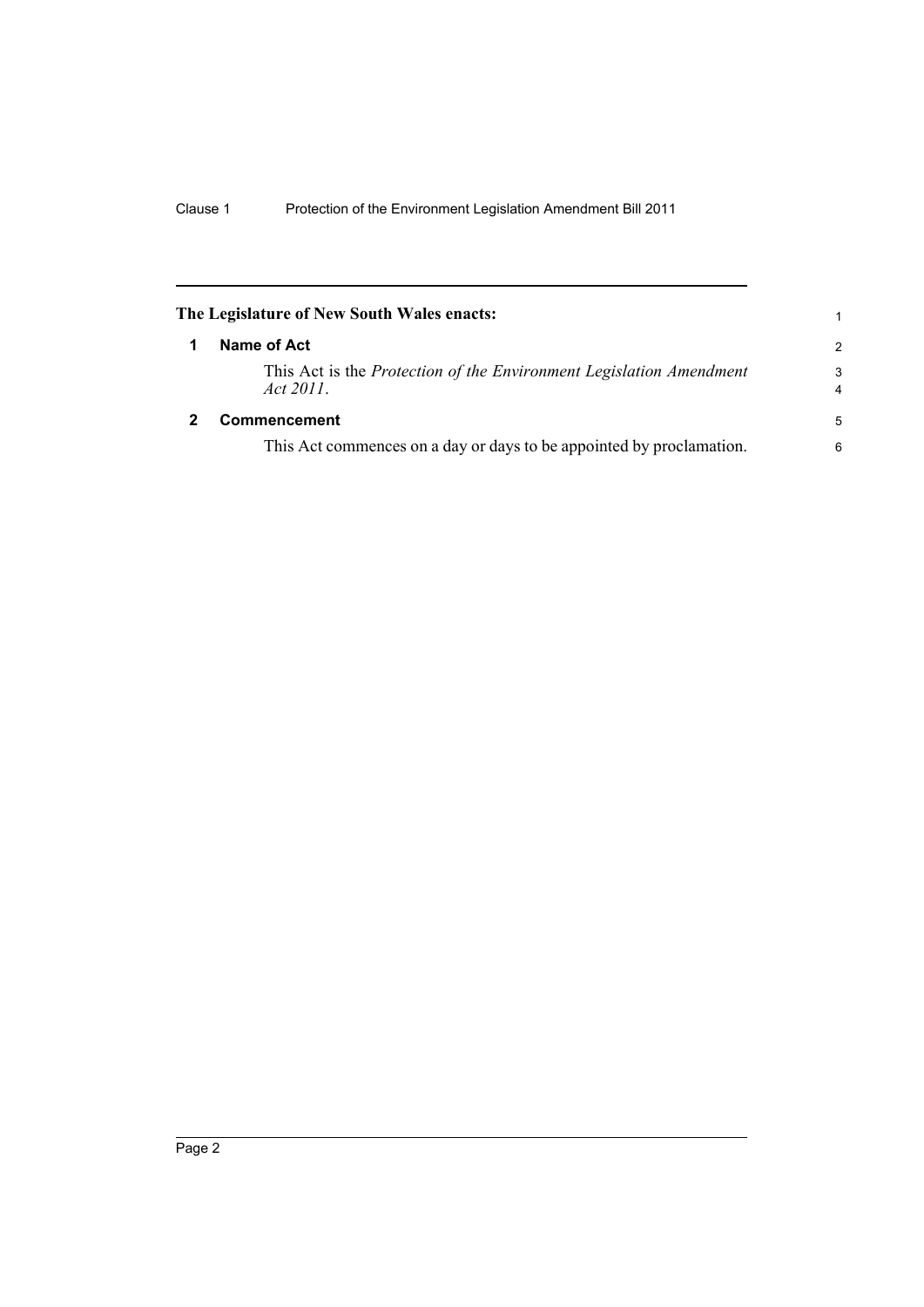Amendment of Protection of the Environment Administration Act 1991 No 60 Schedule 1

## <span id="page-10-0"></span>**Schedule 1 Amendment of Protection of the Environment Administration Act 1991 No 60**

| [1] | <b>Section 3 Definitions</b>   |     |                                                                                                                                                                                                       | 4                   |
|-----|--------------------------------|-----|-------------------------------------------------------------------------------------------------------------------------------------------------------------------------------------------------------|---------------------|
|     |                                |     | Insert in alphabetical order in section $3(1)$ :                                                                                                                                                      | 5                   |
|     |                                |     | <b>Chairperson</b> means the Chairperson of the Authority appointed<br>under section 18.                                                                                                              | 6<br>$\overline{7}$ |
| [2] |                                |     | Section 3 (1), definition of "Director-General"                                                                                                                                                       | 8                   |
|     | Omit the definition.           |     |                                                                                                                                                                                                       | 9                   |
| [3] |                                |     | Sections 14, 19 (Chairperson to manage and control affairs of Authority),<br>21 (1A), (2) (b) and (3) (d), 24 (1) (a), 35 (1) and 36 and clause 1 (definition<br>of "appointed member") of Schedule 1 | 10<br>11<br>12      |
|     |                                |     | Omit "Director-General" wherever occurring. Insert instead "Chairperson".                                                                                                                             | 13                  |
| [4] |                                |     | <b>Section 15 Establishment of Board</b>                                                                                                                                                              | 14                  |
|     |                                |     | Omit section 15 $(2)$ and $(3)$ . Insert instead:                                                                                                                                                     | 15                  |
|     | (2)                            |     | The Board is to consist of 5 members, being:                                                                                                                                                          | 16                  |
|     |                                | (a) | the Chairperson, and                                                                                                                                                                                  | 17                  |
|     |                                | (b) | 4 part-time members appointed by the Governor on the<br>recommendation of the Minister.                                                                                                               | 18<br>19            |
|     | (3)                            |     | Of the part-time members:                                                                                                                                                                             | 20                  |
|     |                                | (a) | 1 is to have expertise in the area of environmental science,<br>and                                                                                                                                   | 21<br>22            |
|     |                                | (b) | 1 is to have expertise in environmental law, and                                                                                                                                                      | 23                  |
|     |                                | (c) | 1 is to have expertise in corporate, financial and risk<br>planning and management, and                                                                                                               | 24<br>25            |
|     |                                | (d) | 1 is to have expertise in business.                                                                                                                                                                   | 26                  |
| [5] |                                |     | <b>Section 16 Functions of Board</b>                                                                                                                                                                  | 27                  |
|     | Insert after section $16(a)$ : |     |                                                                                                                                                                                                       | 28                  |
|     |                                | (b) | to oversee the effective, efficient and economical<br>management of the Authority,                                                                                                                    | 29<br>30            |
|     |                                |     |                                                                                                                                                                                                       |                     |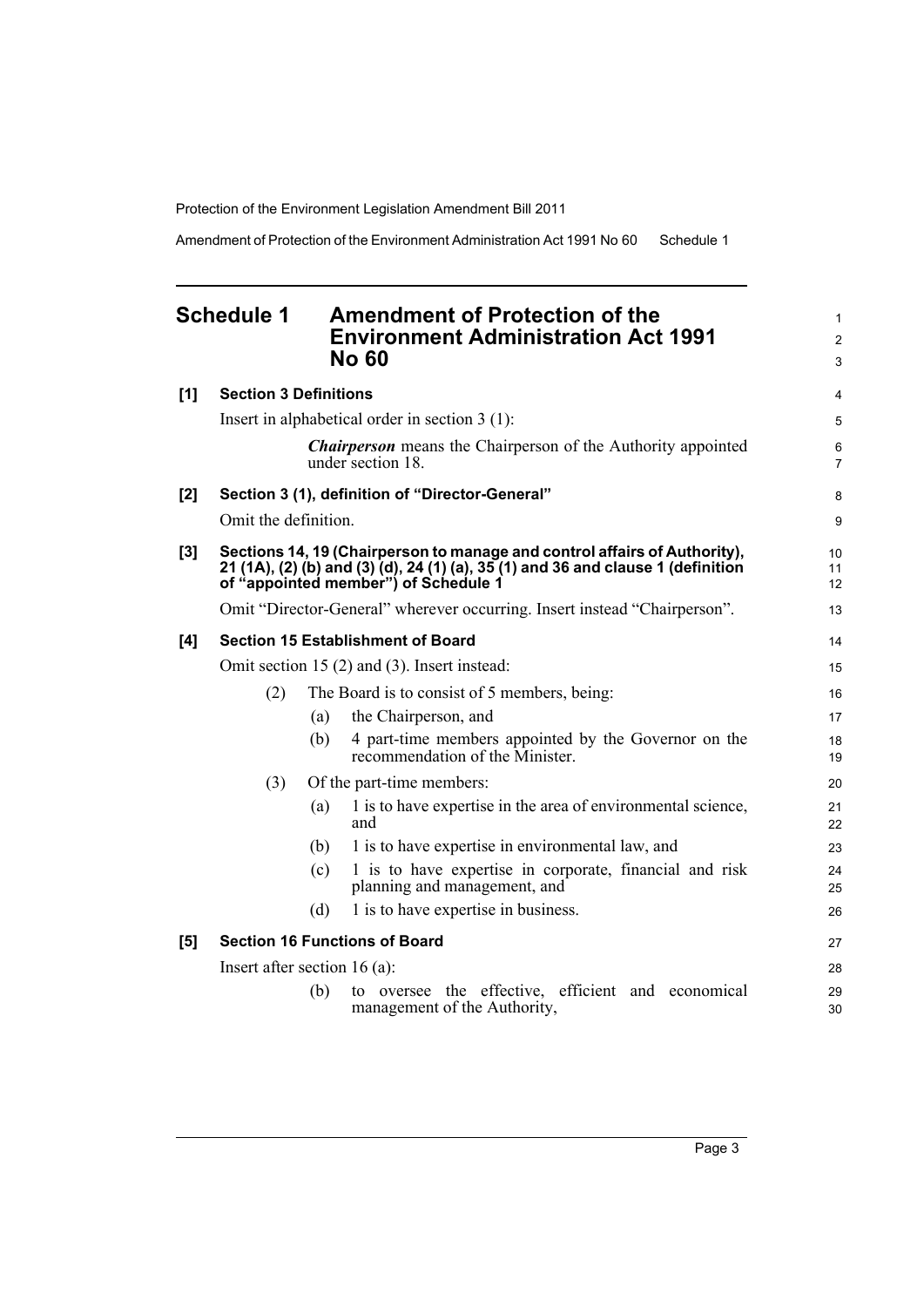Schedule 1 Amendment of Protection of the Environment Administration Act 1991 No 60

| [6] |                                  |     | Section 16 (2) and (3)                                                                                                                                                                                                                                                                                 | $\mathbf{1}$                                   |
|-----|----------------------------------|-----|--------------------------------------------------------------------------------------------------------------------------------------------------------------------------------------------------------------------------------------------------------------------------------------------------------|------------------------------------------------|
|     | Insert at the end of section 16: |     |                                                                                                                                                                                                                                                                                                        |                                                |
|     |                                  | (2) | The Board is, on an annual basis, to provide the Minister with a<br>statement that contains or addresses the following matters:                                                                                                                                                                        | 3<br>4                                         |
|     |                                  |     | an assessment of the success of the Authority in reducing<br>(a)<br>risks to human health and in preventing the degradation of<br>the environment and whether the level of environmental<br>protection achieved by the Authority is satisfactory in<br>comparison with other Australian jurisdictions, | 5<br>$\,6\,$<br>$\overline{7}$<br>$\bf 8$<br>9 |
|     |                                  |     | an assessment of the performance by those industries<br>(b)<br>regulated by the Authority in reducing risks to human<br>health and in preventing the degradation of the<br>environment, and the impact that those industries have on<br>the environment,                                               | 10<br>11<br>12<br>13<br>14                     |
|     |                                  |     | such other matters as may be prescribed by the regulations.<br>(c)                                                                                                                                                                                                                                     | 15                                             |
|     |                                  | (3) | The Minister must table a copy of the statement under this section<br>in both Houses of Parliament as soon as practicable after the<br>Minister receives it.                                                                                                                                           | 16<br>17<br>18                                 |
| [7] |                                  |     | Part 5, Division 3, heading                                                                                                                                                                                                                                                                            | 19                                             |
|     |                                  |     | Omit "Director-General". Insert instead "Chairperson".                                                                                                                                                                                                                                                 | 20                                             |
| [8] |                                  |     | Sections 18 and 18A                                                                                                                                                                                                                                                                                    | 21                                             |
|     | Insert before section 19:        |     |                                                                                                                                                                                                                                                                                                        | 22                                             |
|     | 18                               |     | <b>Chairperson of the Authority</b>                                                                                                                                                                                                                                                                    | 23                                             |
|     |                                  | (1) | The Governor may appoint a Chairperson of the Authority.                                                                                                                                                                                                                                               | 24                                             |
|     |                                  | (2) | The Chairperson may be appointed on a full-time or part-time<br>basis.                                                                                                                                                                                                                                 | 25<br>26                                       |
|     |                                  | (3) | The Chairperson has the functions conferred or imposed on the<br>Chairperson by or under this or any other Act.                                                                                                                                                                                        | 27<br>28                                       |
|     |                                  | (4) | The employment of the Chairperson is subject to Part 3.1 of the<br>Public Sector Employment and Management Act 2002, but is not<br>subject to Chapter 1A of that Act.                                                                                                                                  | 29<br>30<br>31                                 |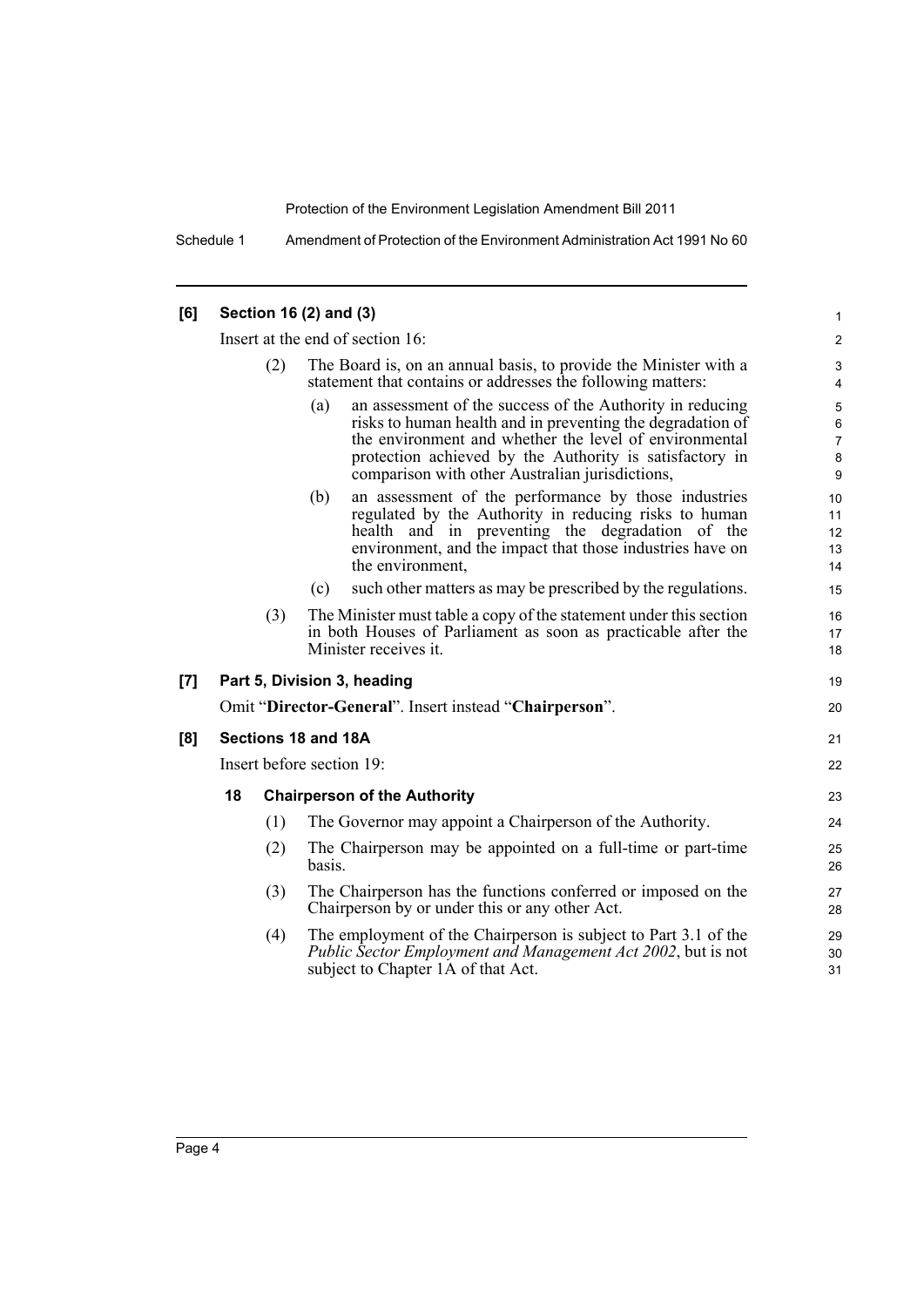Amendment of Protection of the Environment Administration Act 1991 No 60 Schedule 1

## **18A Acting Chairperson** (1) The Minister may, from time to time, appoint a person to act in the office of the Chairperson during the illness or absence of the Chairperson or during a vacancy in the office of the Chairperson. The person, while so acting, has all the functions of the Chairperson and is taken to be the Chairperson (including as a member of the Board). (2) The Minister may, at any time, remove a person from the office to which the person was appointed under this section. (3) A person while acting under this section is entitled to be paid such remuneration (including travelling and subsistence allowances) as the Minister may from time to time determine. **[9] Schedule 1 Provisions relating to members and procedure of the Board** Omit clauses 2 and 3 (3). **[10] Schedule 1, clause 11** Omit "6 members". Insert instead "3 members (one of whom must be the Chairperson)". **[11] Schedule 1, clause 12** Omit the clause. Insert instead: **12 Presiding member** (1) The Chairperson is to preside at a meeting of the Board. (2) The presiding member is to have a deliberative vote and, in the event of an equality of votes, a second or casting vote. **[12] Schedule 4 Savings, transitional and other provisions** Insert at the end of clause 1 (1): *Protection of the Environment Legislation Amendment Act 2011*

13 14

15 16 17

18 19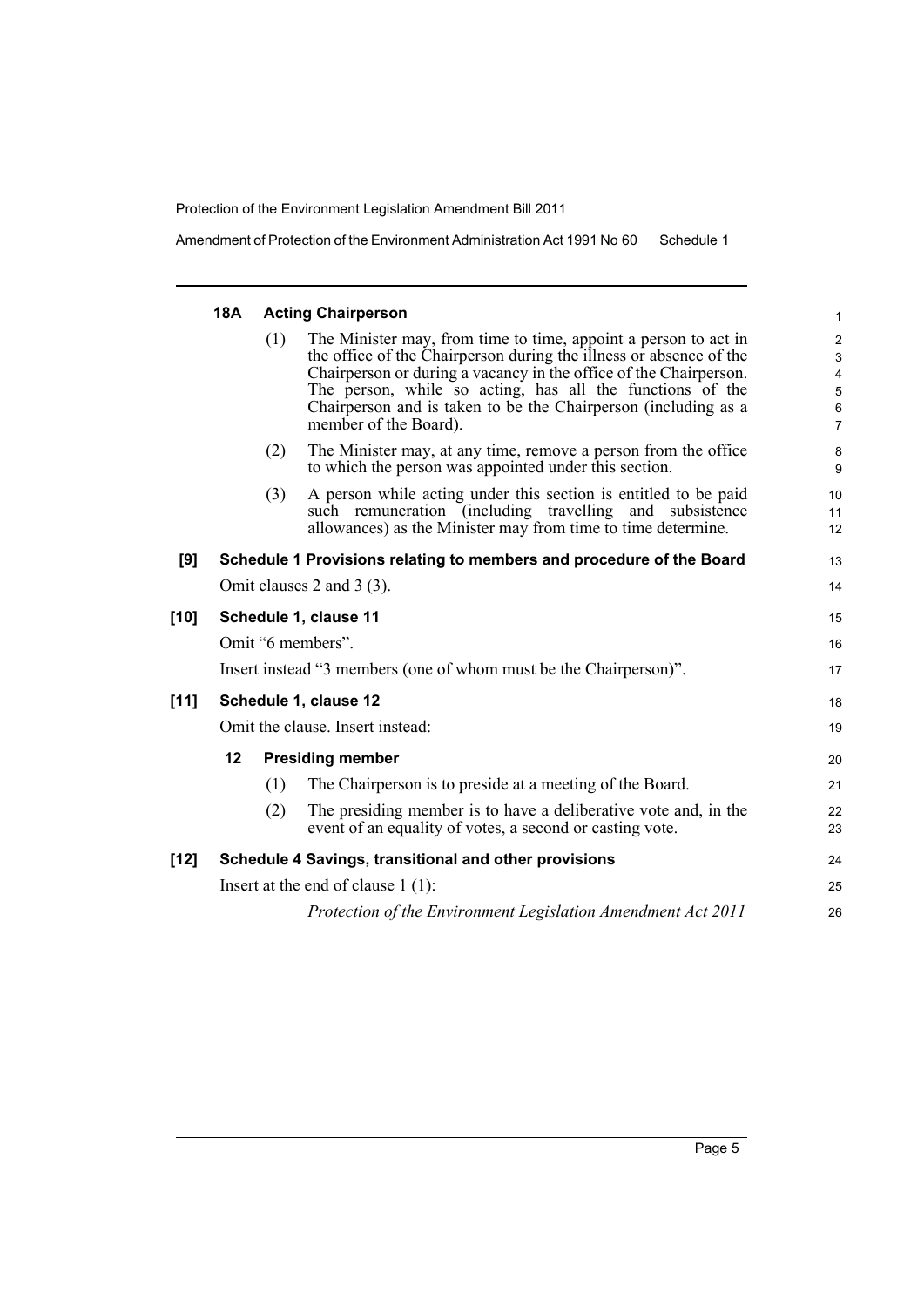Schedule 1 Amendment of Protection of the Environment Administration Act 1991 No 60

## **[13] Schedule 4, Part 4** Insert after Part 3: **Part 4 Provision consequent on enactment of Protection of the Environment Legislation Amendment Act 2011 9 Existing Board members**

A person who, immediately before the commencement of Schedule 1 [4] to the *Protection of the Environment Legislation Amendment Act 2011*, held office as a member of the Board:

1 2

3 4 5

- (a) ceases to hold that office, and
- (b) is not entitled to any remuneration or compensation because of the loss of that office.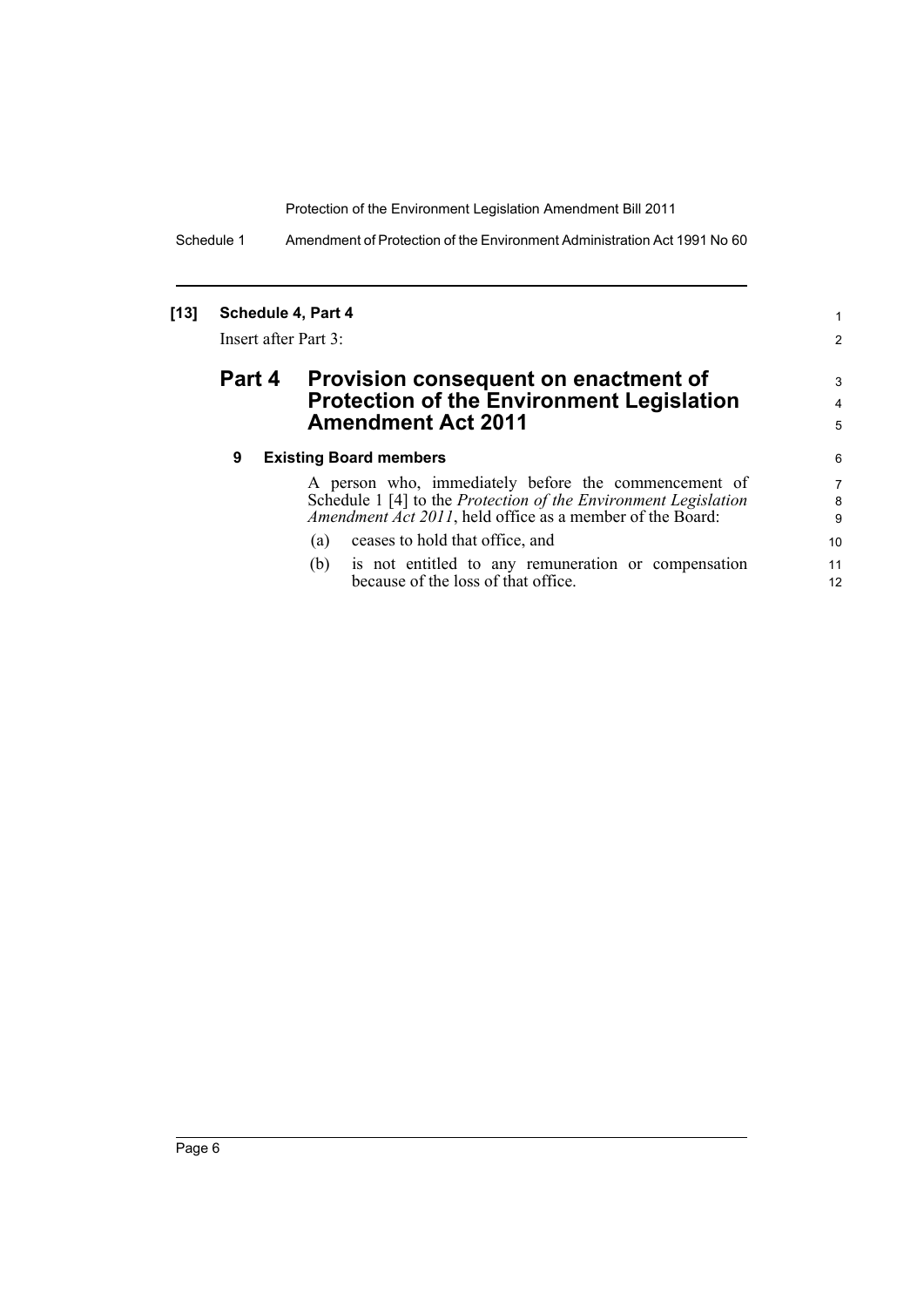Amendment of Protection of the Environment Operations Act 1997 No 156 Schedule 2

### <span id="page-14-0"></span>**Schedule 2 Amendment of Protection of the Environment Operations Act 1997 No 156**

#### **[1] Section 66 Conditions requiring monitoring, certification or provision of information, and related offences**

Insert after section 66 (5):

#### (6) **Publication of results of monitoring**

The holder of a licence subject to a condition referred to in subsection (1) (a) must, within 14 days of obtaining monitoring data as referred to in that subsection:

- (a) if the holder maintains a website that relates to the business or activity the subject of the licence—make any of the monitoring data that relates to pollution, and the licensee's name, publicly and prominently available on that website in accordance with any requirements issued in writing by the EPA, or
- (b) if the holder does not maintain such a website—provide a copy of any of the monitoring data that relates to pollution, to any person who requests a copy of the data, at no charge and in accordance with any requirements issued in writing by the EPA.

Maximum penalty:

- (a) in the case of a corporation—\$4,400, or
- (b) in the case of an individual—\$2,200.

#### (7) **False or misleading publication of results**

A person who makes available or provides monitoring data in accordance with subsection (6) is guilty of an offence if the monitoring data is false or misleading in a material respect. Maximum penalty:

(a) in the case of a corporation—\$4,400, or (b) in the case of an individual—\$2,200. 30 31 32

#### **[2] Section 148 Pollution incidents causing or threatening material harm to be notified**

Omit "as soon as practicable" wherever occurring in section 148 (2)–(5). Insert instead "immediately".

1  $\mathfrak{p}$ 3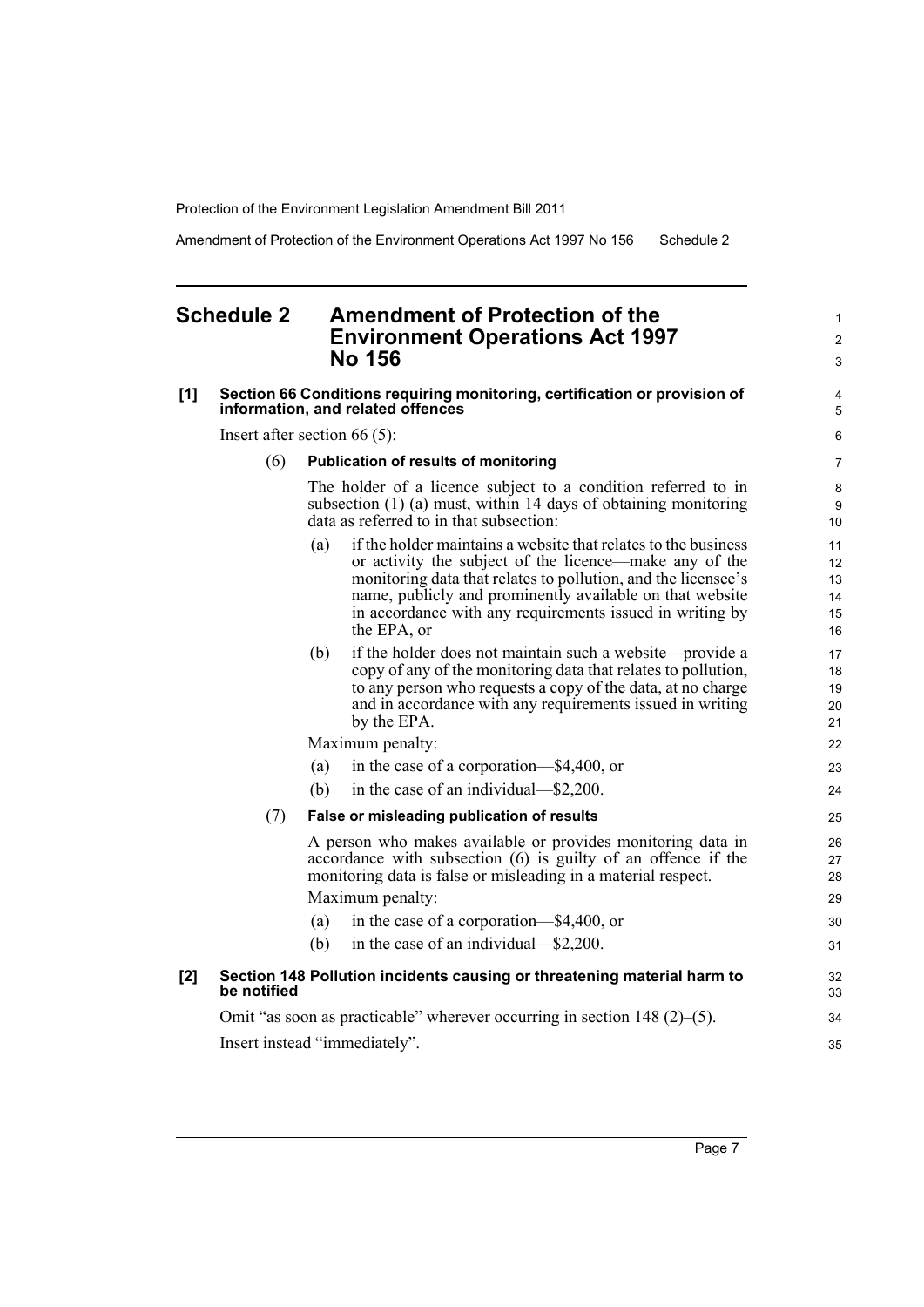Schedule 2 Amendment of Protection of the Environment Operations Act 1997 No 156

| [3] | Section 148 (2)-(4)                       |                        |                                                                                                                                                                                                                                                                  |                      |  |  |
|-----|-------------------------------------------|------------------------|------------------------------------------------------------------------------------------------------------------------------------------------------------------------------------------------------------------------------------------------------------------|----------------------|--|--|
|     |                                           |                        | Omit "the appropriate regulatory authority" wherever occurring.                                                                                                                                                                                                  | 2                    |  |  |
|     | Insert instead "each relevant authority". |                        |                                                                                                                                                                                                                                                                  |                      |  |  |
| [4] |                                           | <b>Section 148 (8)</b> |                                                                                                                                                                                                                                                                  |                      |  |  |
|     | Insert after section 148 (7):             |                        |                                                                                                                                                                                                                                                                  | 5                    |  |  |
|     | (8)                                       |                        | Meaning of "relevant authority"                                                                                                                                                                                                                                  | 6                    |  |  |
|     |                                           |                        | In this section:                                                                                                                                                                                                                                                 | 7                    |  |  |
|     |                                           |                        | <i>relevant authority</i> means any of the following:                                                                                                                                                                                                            | 8                    |  |  |
|     |                                           | (a)                    | the appropriate regulatory authority,                                                                                                                                                                                                                            | 9                    |  |  |
|     |                                           | (b)                    | if the EPA is not the appropriate regulatory authority—the<br>EPA,                                                                                                                                                                                               | 10<br>11             |  |  |
|     |                                           | (c)                    | if the EPA is the appropriate regulatory authority—the<br>local authority for the area in which the pollution incident<br>occurs,                                                                                                                                | 12<br>13<br>14       |  |  |
|     |                                           | (d)                    | the Ministry of Health,                                                                                                                                                                                                                                          | 15                   |  |  |
|     |                                           | (e)                    | the WorkCover Authority,                                                                                                                                                                                                                                         | 16                   |  |  |
|     |                                           | (f)                    | Fire and Rescue NSW.                                                                                                                                                                                                                                             | 17                   |  |  |
| [5] |                                           |                        | Sections 149 (1) and (2) (b), 150 and 151                                                                                                                                                                                                                        | 18                   |  |  |
|     |                                           |                        | Omit "this Part" wherever occurring. Insert instead "section 148".                                                                                                                                                                                               | 19                   |  |  |
| [6] |                                           |                        | Section 150 Relevant information to be given                                                                                                                                                                                                                     | 20                   |  |  |
|     |                                           |                        | Insert ", if known" after "involved" in section 150 (c).                                                                                                                                                                                                         | 21                   |  |  |
| [7] | Section 150 (e)                           |                        |                                                                                                                                                                                                                                                                  | 22                   |  |  |
|     |                                           |                        | Insert ", if known" after "threatened pollution".                                                                                                                                                                                                                | 23                   |  |  |
| [8] | Section 150 (2) and (3)                   |                        |                                                                                                                                                                                                                                                                  | 24                   |  |  |
|     |                                           |                        | Insert at the end of section 150:                                                                                                                                                                                                                                | 25                   |  |  |
|     | (2)                                       |                        | The information required by this section is the information<br>known to the person notifying the incident when the notification<br>is required to be given.                                                                                                      | 26<br>27<br>28       |  |  |
|     | (3)                                       |                        | If the information required to be included in a notice of a<br>pollution incident by subsection $(1)$ (c), (d) or (e) is not known to<br>that person when the initial notification is made but becomes<br>known afterwards, that information must be notified in | 29<br>30<br>31<br>32 |  |  |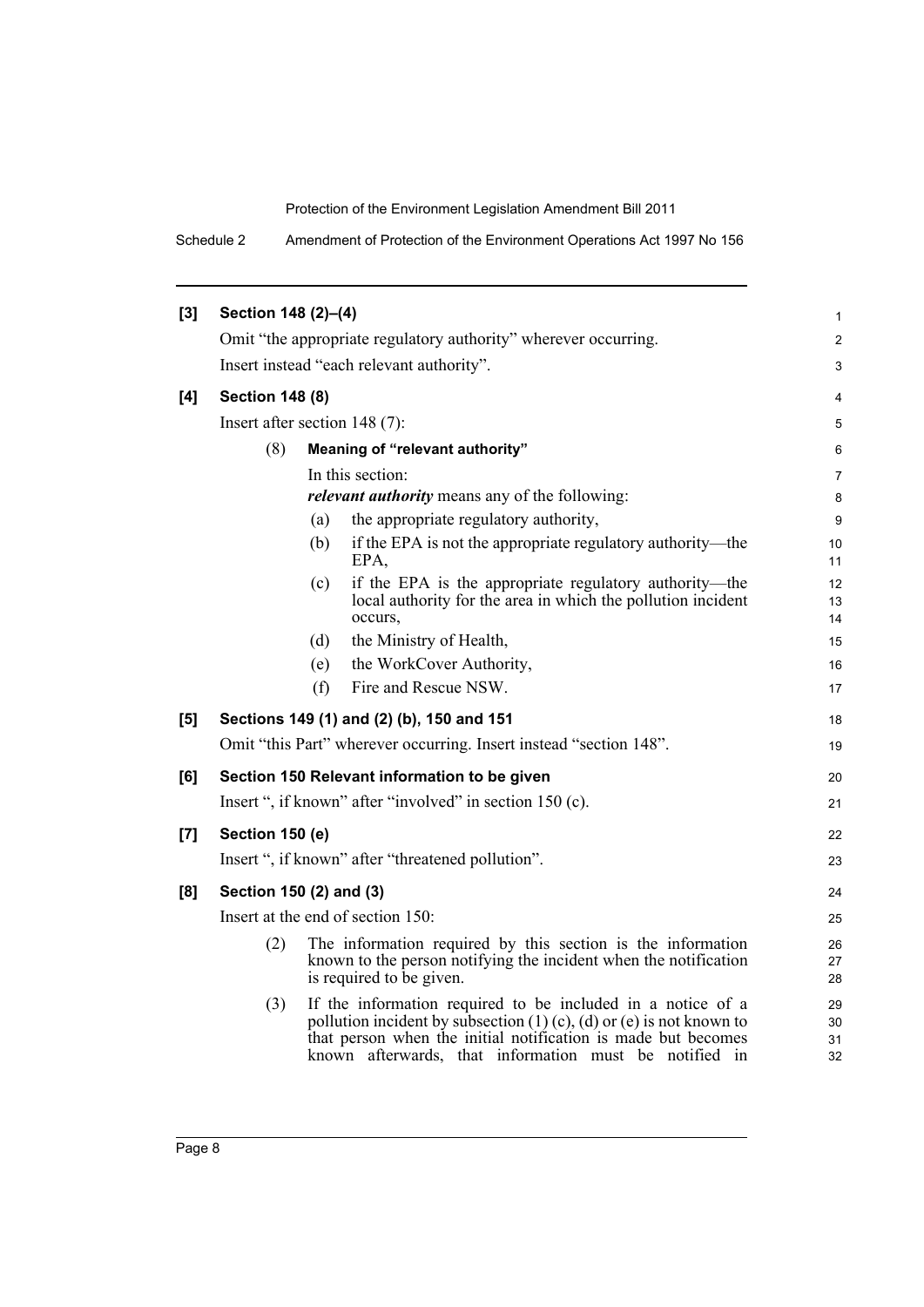Amendment of Protection of the Environment Operations Act 1997 No 156 Schedule 2

|        |                     |     | accordance with section 148 immediately after it becomes<br>known.                                                                                                                                                                                                                                                                                                | 1<br>$\overline{2}$              |  |
|--------|---------------------|-----|-------------------------------------------------------------------------------------------------------------------------------------------------------------------------------------------------------------------------------------------------------------------------------------------------------------------------------------------------------------------|----------------------------------|--|
| [9]    |                     |     | Section 151 Incidents not required to be reported                                                                                                                                                                                                                                                                                                                 | 3                                |  |
|        |                     |     | Omit "of the person" from section 151 (1). Insert instead "of each person".                                                                                                                                                                                                                                                                                       | 4                                |  |
| $[10]$ | <b>Section 151A</b> |     |                                                                                                                                                                                                                                                                                                                                                                   |                                  |  |
|        |                     |     | Insert after section 151:                                                                                                                                                                                                                                                                                                                                         | 6                                |  |
|        | 151A                |     | EPA may require other notification of pollution incidents                                                                                                                                                                                                                                                                                                         | $\overline{7}$                   |  |
|        |                     | (1) | This section applies to the occupier of premises where a pollution<br>incident has occurred in the course of an activity so that material<br>harm to the environment is caused or threatened.                                                                                                                                                                     | 8<br>9<br>10                     |  |
|        |                     | (2) | The EPA may direct a person to whom this section applies to<br>notify such other persons of the incident as the EPA requires.                                                                                                                                                                                                                                     | 11<br>12                         |  |
|        |                     | (3) | The direction is not required to be given in writing.                                                                                                                                                                                                                                                                                                             | 13                               |  |
|        |                     | (4) | The direction may specify the manner or form of notifying the<br>pollution incident and the information that must be provided.                                                                                                                                                                                                                                    | 14<br>15                         |  |
|        |                     | (5) | The direction may require that an initial verbal notification be<br>followed by written notification.                                                                                                                                                                                                                                                             | 16<br>17                         |  |
|        |                     | (6) | A person must not fail to comply with a direction given under this<br>section.                                                                                                                                                                                                                                                                                    | 18<br>19                         |  |
|        |                     | (7) | This section does not extend to a pollution incident involving<br>only the emission of an odour.                                                                                                                                                                                                                                                                  | 20<br>21                         |  |
|        |                     | (8) | If a direction under this section is given to a person who is<br>carrying out an activity, is engaged as an employee in carrying<br>out an activity, or is the employer of such a person, the<br>obligations under this section are in addition to, and not in<br>derogation of, the obligations under section 148 (except as<br>provided by section $151 (1)$ ). | 22<br>23<br>24<br>25<br>26<br>27 |  |
| $[11]$ |                     |     | <b>Section 152 Offence</b>                                                                                                                                                                                                                                                                                                                                        | 28                               |  |
|        |                     |     | Omit the penalty clause. Insert instead:                                                                                                                                                                                                                                                                                                                          | 29                               |  |
|        |                     |     | Maximum penalty:                                                                                                                                                                                                                                                                                                                                                  | 30                               |  |
|        |                     |     | in the case of a corporation—\$2,000,000 and, in the case<br>(a)<br>of a continuing offence, a further penalty of \$240,000 for<br>each day the offence continues, or                                                                                                                                                                                             | 31<br>32<br>33                   |  |
|        |                     |     | in the case of an individual—\$500,000 and, in the case of<br>(b)<br>a continuing offence, a further penalty of \$120,000 for<br>each day the offence continues.                                                                                                                                                                                                  | 34<br>35<br>36                   |  |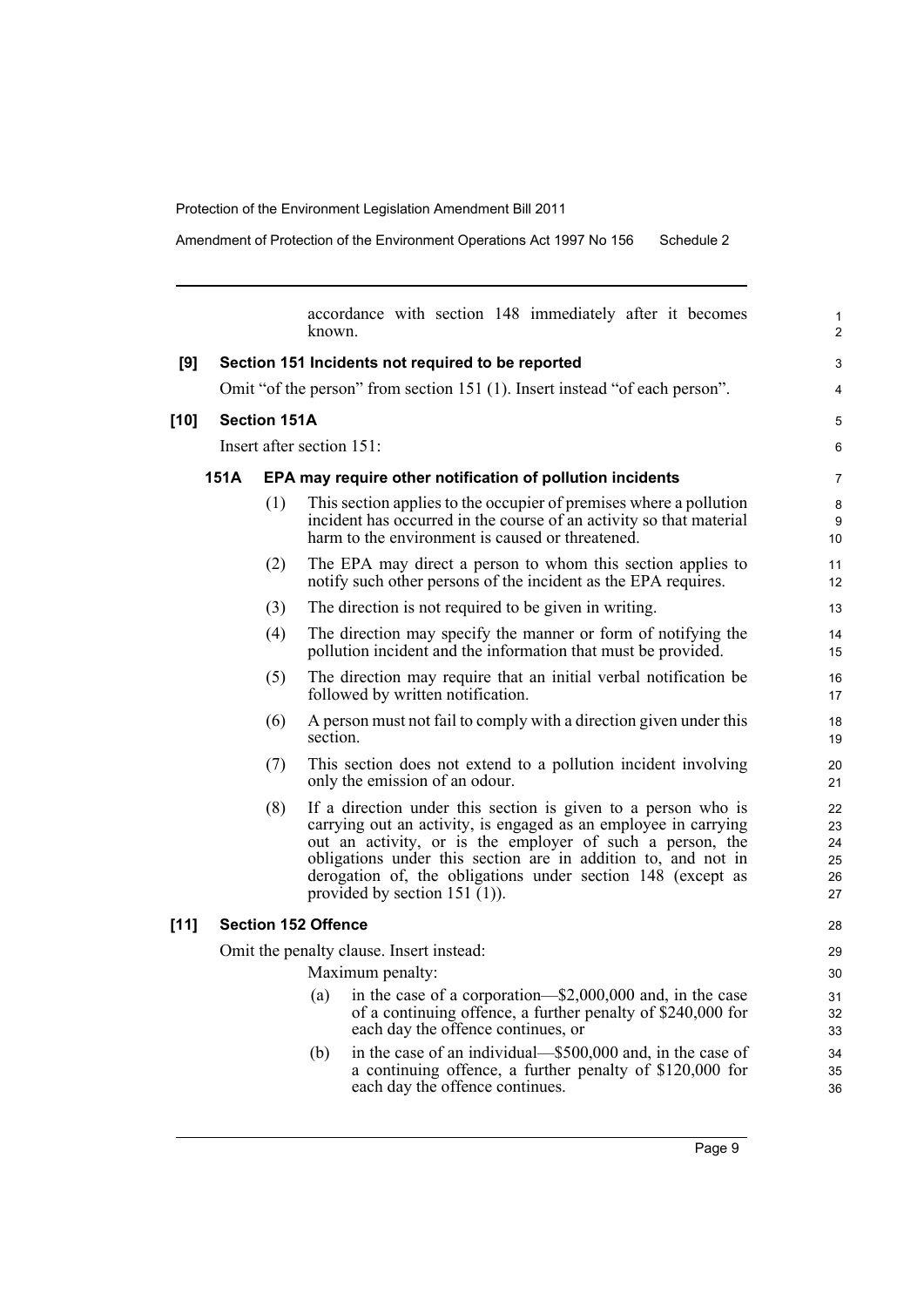Schedule 2 Amendment of Protection of the Environment Operations Act 1997 No 156

| [12] | <b>Part 5.7A</b> | Insert after Part 5.7: |                                                                                                                                                                                                                                                              | 1<br>$\overline{2}$             |
|------|------------------|------------------------|--------------------------------------------------------------------------------------------------------------------------------------------------------------------------------------------------------------------------------------------------------------|---------------------------------|
|      |                  |                        | Part 5.7A Duty to prepare and implement<br>pollution incident response<br>management plans                                                                                                                                                                   | 3<br>4<br>5                     |
| 153A |                  | management plan        | Duty of licence holder to prepare pollution incident response                                                                                                                                                                                                | 6<br>$\overline{7}$             |
|      |                  |                        | The holder of an environment protection licence must prepare a<br>pollution incident response management plan that complies with<br>this Part in relation to the activity to which the licence relates.<br>Maximum penalty:                                  | 8<br>9<br>10 <sup>°</sup><br>11 |
|      |                  | (a)                    | in the case of a corporation—\$1,000,000 and, in the case<br>of a continuing offence, a further penalty of \$120,000 for<br>each day the offence continues, or                                                                                               | 12 <sup>2</sup><br>13<br>14     |
|      |                  | (b)                    | in the case of an individual—\$250,000 and, in the case of<br>a continuing offence, a further penalty of \$60,000 for each<br>day the offence continues.                                                                                                     | 15<br>16<br>17                  |
| 153B |                  |                        | EPA may direct other persons to prepare pollution incident<br>response management plan                                                                                                                                                                       | 18<br>19                        |
|      | (1)              |                        | The EPA may, in accordance with the regulations, require the<br>occupier of premises at which industry is carried out to prepare a<br>pollution incident response management plan that complies with<br>this Part in relation to activities at the premises. | 20<br>21<br>22<br>23            |
|      | (2)              |                        | A person must not fail to comply with such a requirement.                                                                                                                                                                                                    | 24                              |
|      |                  |                        | Maximum penalty:                                                                                                                                                                                                                                             | 25                              |
|      |                  | (a)                    | in the case of a corporation— $$1,000,000$ and, in the case<br>of a continuing offence, a further penalty of \$120,000 for<br>each day the offence continues, or                                                                                             | 26<br>27<br>28                  |
|      |                  | (b)                    | in the case of an individual—\$250,000 and, in the case of<br>a continuing offence, a further penalty of \$60,000 for each<br>day the offence continues.                                                                                                     | 29<br>30<br>31                  |
|      | (3)              |                        | The regulations may make provision for or with respect to:                                                                                                                                                                                                   | 32                              |
|      |                  | (a)                    | the class or classes of premises, or industries carried out at<br>premises, that may be the subject of a requirement to<br>prepare a pollution incident response management plan,<br>and                                                                     | 33<br>34<br>35<br>36            |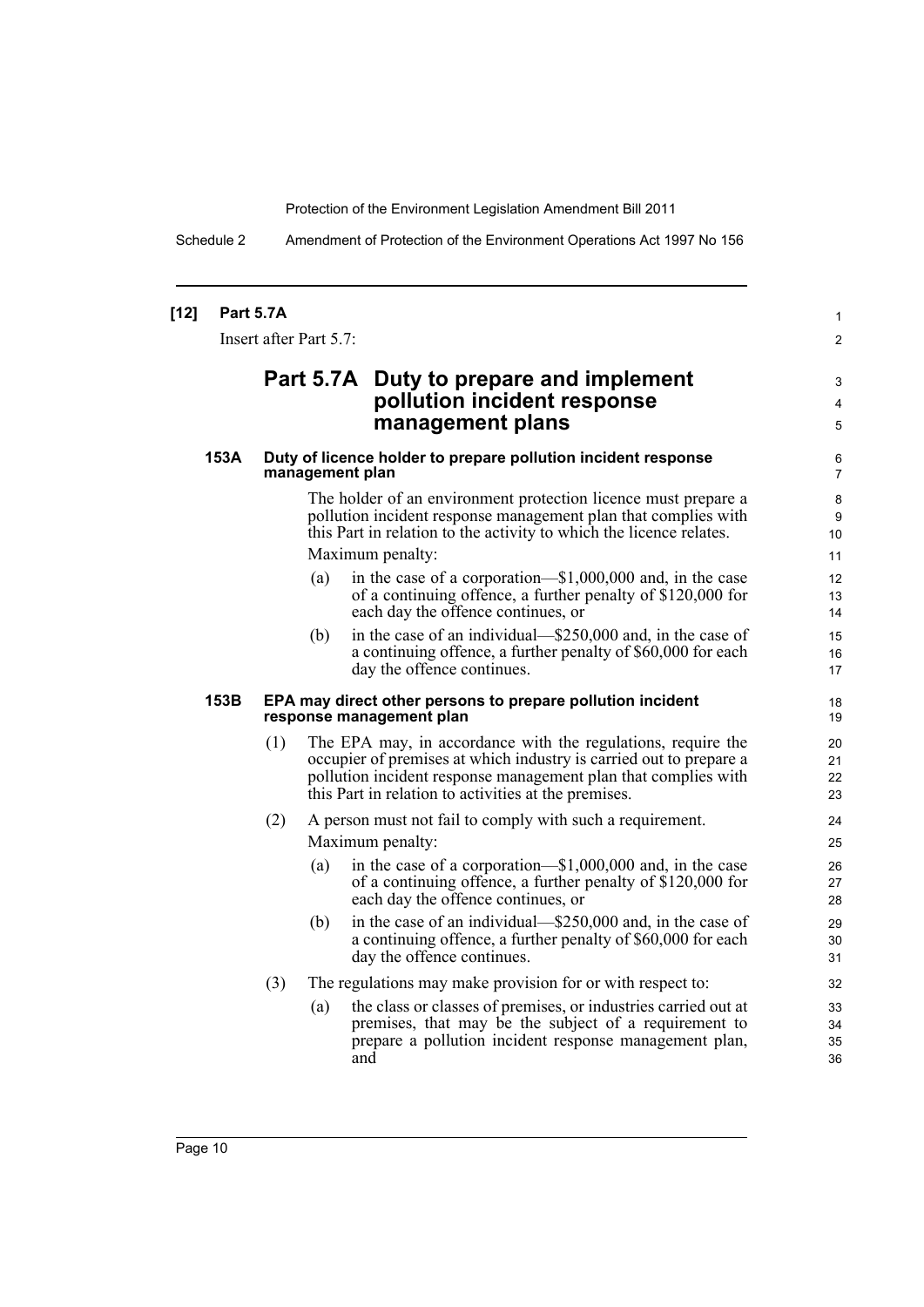Amendment of Protection of the Environment Operations Act 1997 No 156 Schedule 2

| (b) | the circumstances in which some or all premises within |
|-----|--------------------------------------------------------|
|     | those classes may be the subject of a requirement to   |
|     | prepare a pollution incident response management plan. |
|     |                                                        |

#### **153C Information to be included in plan**

A pollution incident response management plan must be in the form required by the regulations and must include the following:

- (a) the procedures to be followed by the holder of the relevant environment protection licence, or the occupier of the relevant premises, in notifying a pollution incident to:
	- (i) the owners or occupiers of premises in the vicinity of the premises to which the environment protection licence or the direction under section 153B relates, and
	- (ii) the local authority for the area in which the premises to which the environment protection licence or the direction under section 153B relates are located and any area affected, or potentially affected, by the pollution, and
	- (iii) any persons or authorities required to be notified by Part 5.7,
- (b) a detailed description of the action to be taken, immediately after a pollution incident, by the holder of the relevant environment protection licence, or the occupier of the relevant premises, to reduce or control any pollution,
- (c) the procedures to be followed for co-ordinating, with the authorities or persons that have been notified, any action taken in combating the pollution caused by the incident and, in particular, the persons through whom all communications are to be made,
- (d) any other matter required by the regulations.

#### **153D Keeping of plan**

A person who is required to prepare a pollution incident response management plan under this Part must ensure that it is kept at the premises to which the relevant environment protection licence relates, or where the relevant activity takes place, and is made available in accordance with the regulations.

Maximum penalty:

(a) in the case of a corporation—\$1,000,000 and, in the case of a continuing offence, a further penalty of \$120,000 for each day the offence continues, or

Page 11

1 2 3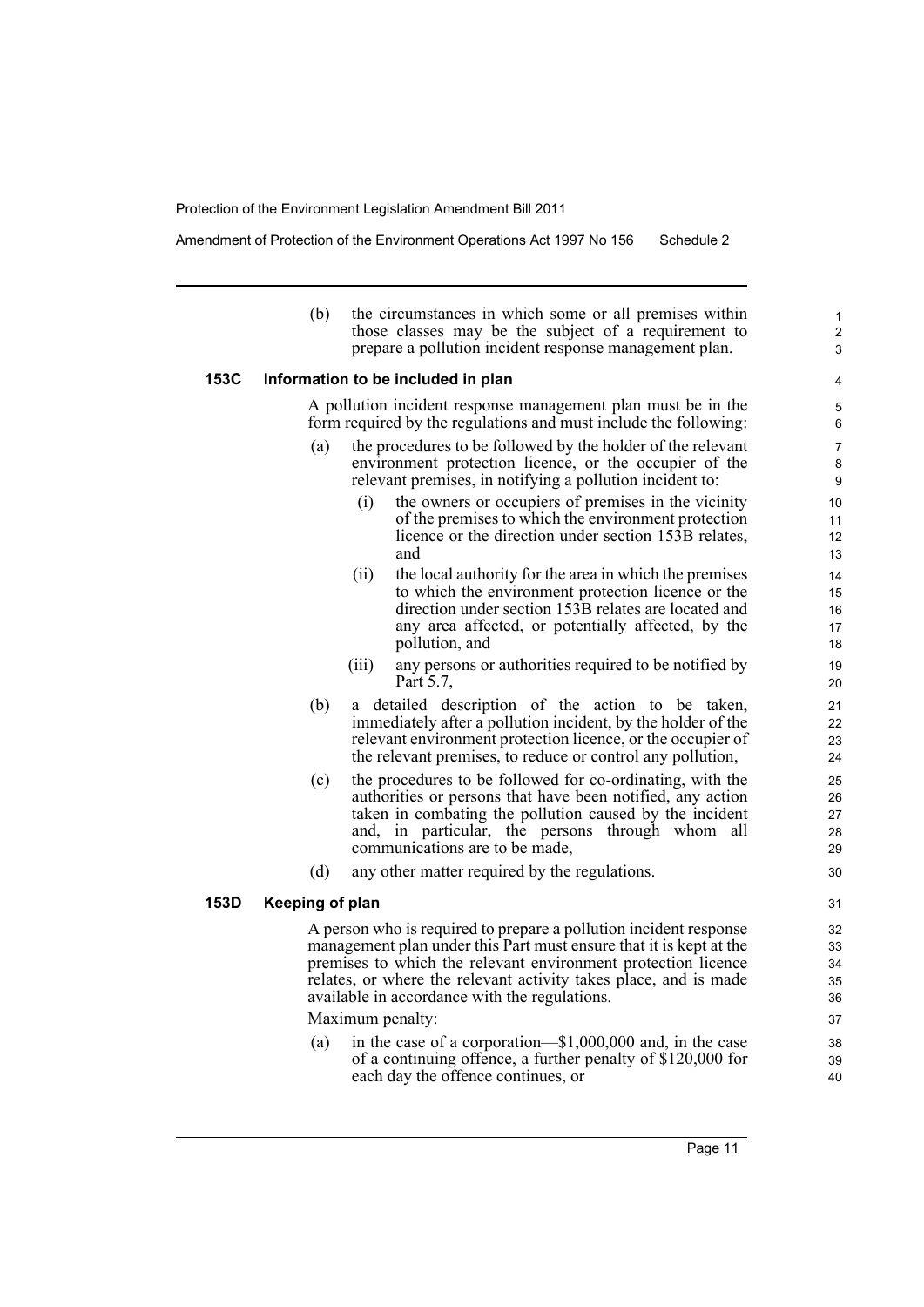Schedule 2 Amendment of Protection of the Environment Operations Act 1997 No 156

(b) in the case of an individual—\$250,000 and, in the case of a continuing offence, a further penalty of \$60,000 for each day the offence continues.

1 2 3

28 29

#### **153E Testing of plan**

A person who is required to prepare a pollution incident response management plan under this Part must ensure that it is tested in accordance with the regulations.

Maximum penalty:

- (a) in the case of a corporation—\$1,000,000 and, in the case of a continuing offence, a further penalty of \$120,000 for each day the offence continues, or
- (b) in the case of an individual—\$250,000 and, in the case of a continuing offence, a further penalty of \$60,000 for each day the offence continues.

#### **153F Implementation of plan**

If a pollution incident occurs in the course of an activity so that material harm to the environment (within the meaning of section 147) is caused or threatened, the person carrying on the activity must immediately implement any pollution incident response management plan in relation to the activity required by this Part.

Maximum penalty:

- (a) in the case of a corporation—\$2,000,000 and, in the case of a continuing offence, a further penalty of \$240,000 for each day the offence continues, or
- (b) in the case of an individual—\$500,000 and, in the case of a continuing offence, a further penalty of \$120,000 for each day the offence continues.

#### **[13] Section 175**

Omit the section. Insert instead:

#### **175 Circumstances in which mandatory environmental audit can be imposed**

Conditions requiring the undertaking of a mandatory environmental audit may only be imposed if:

- (a) the appropriate regulatory authority reasonably suspects:
	- (i) that the holder of the licence has on one or more occasions contravened this Act, the regulations or the conditions of the licence, and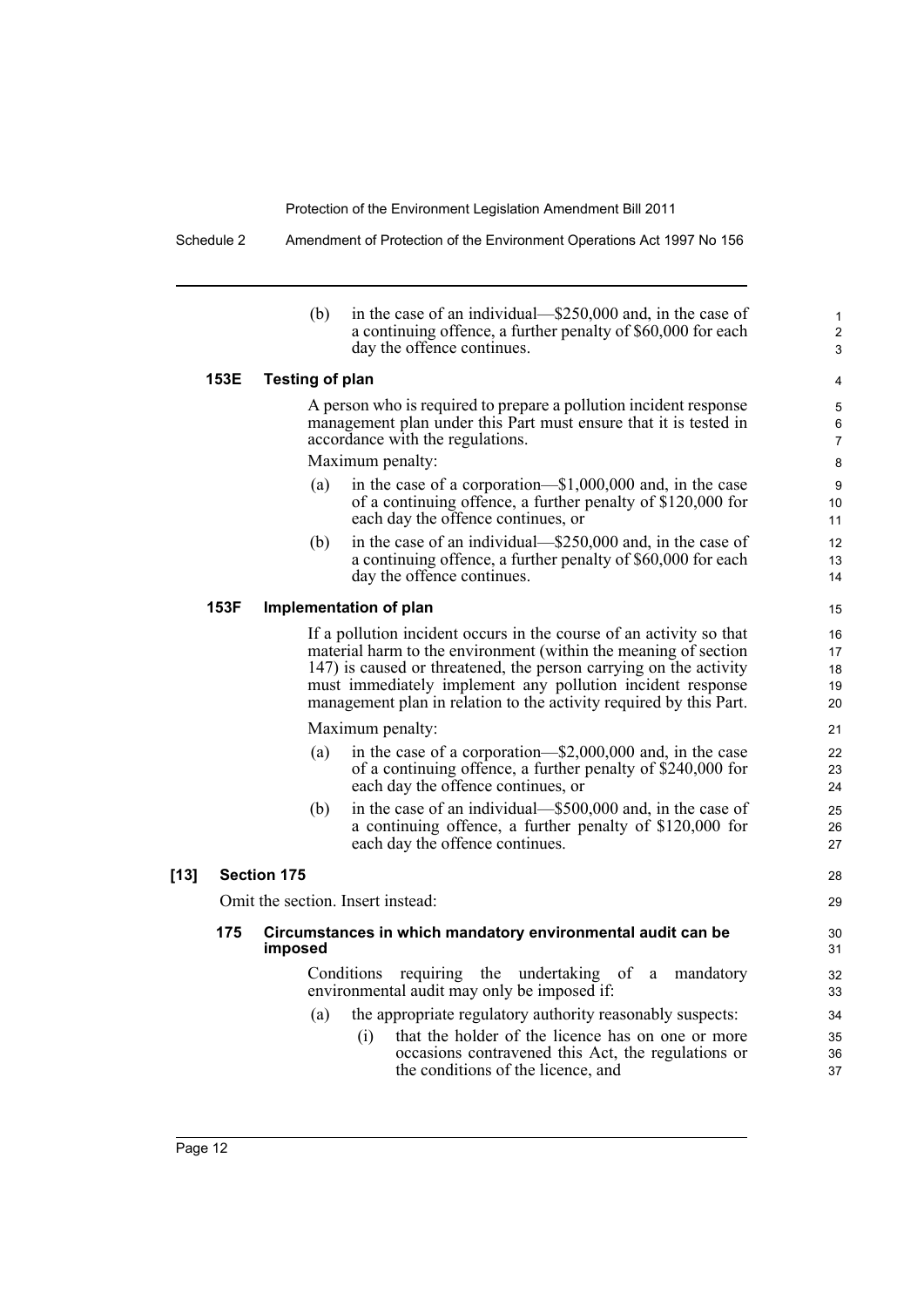| Amendment of Protection of the Environment Operations Act 1997 No 156 |  | Schedule 2 |
|-----------------------------------------------------------------------|--|------------|
|-----------------------------------------------------------------------|--|------------|

|        | that the contravention or contraventions have<br>(ii)<br>caused, are causing or are likely to cause, harm to<br>the environment, or                                                                                                     | 1<br>$\overline{c}$<br>3 |
|--------|-----------------------------------------------------------------------------------------------------------------------------------------------------------------------------------------------------------------------------------------|--------------------------|
|        | the appropriate regulatory authority reasonably suspects<br>(b)<br>that an activity has been or is being carried out by the<br>holder of the licence in an environmentally unsatisfactory<br>manner (within the meaning of section 95). | 4<br>5<br>6<br>7         |
| $[14]$ | Section 215 Proceedings for other offences                                                                                                                                                                                              | 8                        |
|        | Omit "200 penalty units" from section 215 (2).                                                                                                                                                                                          | 9                        |
|        | Insert instead "1,000 penalty units".                                                                                                                                                                                                   | 10                       |
| $[15]$ | <b>Section 254 Definitions</b>                                                                                                                                                                                                          | 11                       |
|        | Omit "Director-General of the EPA" from the definition of <i>designated officer</i> .                                                                                                                                                   | 12                       |
|        | Insert instead "Chairperson".                                                                                                                                                                                                           | 13                       |
| [16]   | Section 259 Proof of certain appointments not required                                                                                                                                                                                  | 14                       |
|        | Omit "Director-General of the EPA" from section 259 (a).                                                                                                                                                                                | 15                       |
|        | Insert instead "Chairperson".                                                                                                                                                                                                           | 16                       |
| $[17]$ | Section 261 Certificate evidence of certain matters                                                                                                                                                                                     | 17                       |
|        | Omit "Director-General of the EPA" from section 261 (1).                                                                                                                                                                                | 18                       |
|        | Insert instead "Chairperson".                                                                                                                                                                                                           | 19                       |
| [18]   | Section 261 (2) (u)                                                                                                                                                                                                                     | 20                       |
|        | Omit "Director-General". Insert instead "Chairperson".                                                                                                                                                                                  | 21                       |
| $[19]$ | <b>Part 9.3D</b>                                                                                                                                                                                                                        | 22                       |
|        | Insert after Part 9.3C:                                                                                                                                                                                                                 | 23                       |
|        | Part 9.3D Pollution incidents—analysis of risk                                                                                                                                                                                          | 24                       |
|        | 295ZB<br><b>Definition</b>                                                                                                                                                                                                              | 25                       |
|        | In this Part:                                                                                                                                                                                                                           | 26                       |
|        | <i>relevant person</i> , in relation to a pollution incident, means:                                                                                                                                                                    | 27                       |
|        | the occupier of the premises at or from which the EPA<br>(a)<br>reasonably suspects that the pollution incident occurred or                                                                                                             | 28                       |
|        | is occurring, or                                                                                                                                                                                                                        | 29<br>30                 |
|        |                                                                                                                                                                                                                                         |                          |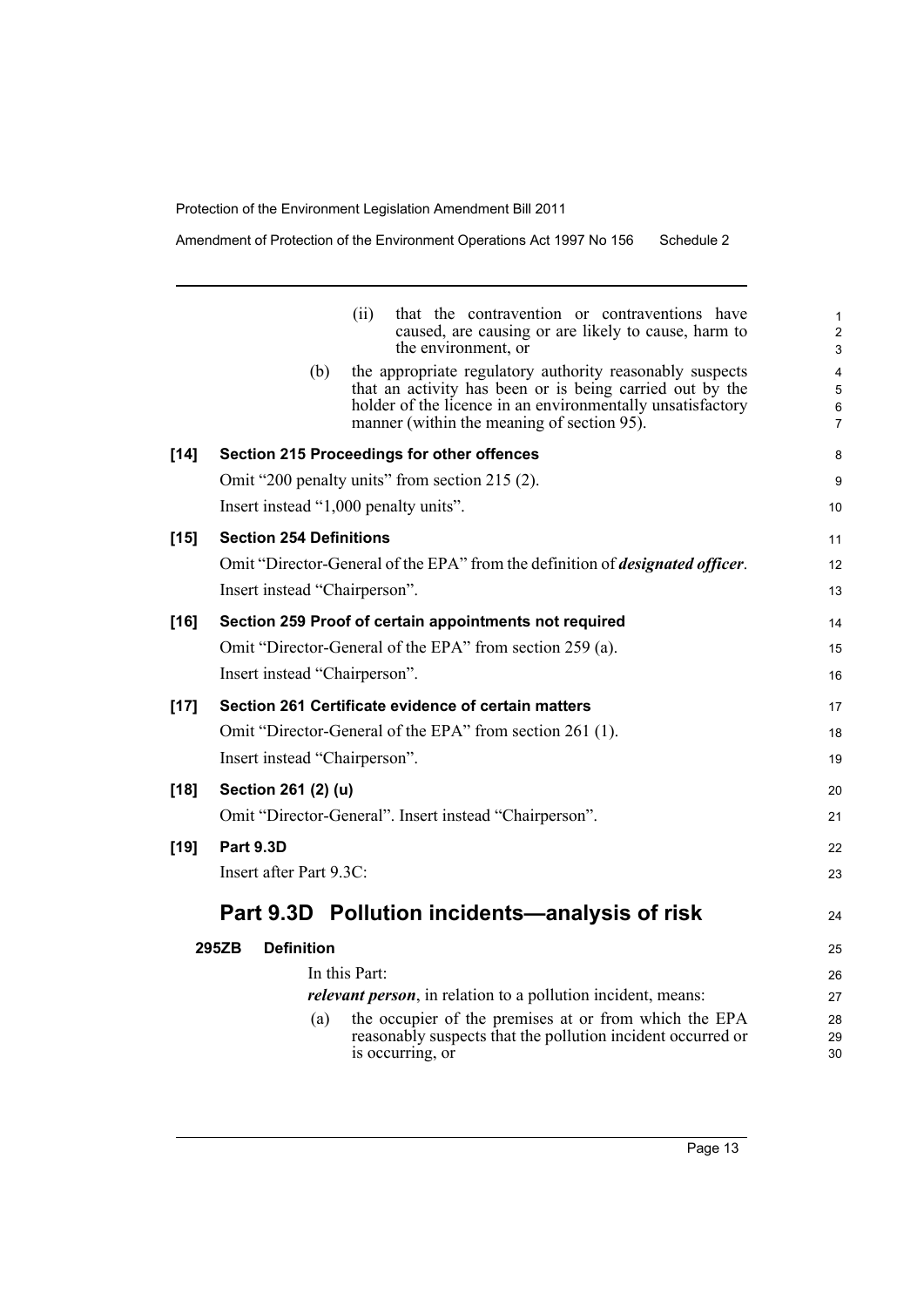Schedule 2 Amendment of Protection of the Environment Operations Act 1997 No 156

|       |                                               | (b)<br>the person who is reasonably suspected by the EPA of<br>having caused the pollution incident.                                                                                                                                                                                                                                    | 1<br>$\overline{2}$             |  |  |  |
|-------|-----------------------------------------------|-----------------------------------------------------------------------------------------------------------------------------------------------------------------------------------------------------------------------------------------------------------------------------------------------------------------------------------------|---------------------------------|--|--|--|
| 295ZC | <b>Conduct of health risk analysis</b>        |                                                                                                                                                                                                                                                                                                                                         |                                 |  |  |  |
|       | (1)                                           | If the EPA reasonably suspects that a pollution incident has<br>occurred or is occurring, the EPA may request that the Chief<br>Health Officer of the Ministry of Health undertake an analysis of<br>the risk created by that incident to the health of any person or<br>group of persons.                                              | 4<br>$\mathbf 5$<br>6<br>7<br>8 |  |  |  |
|       | (2)                                           | The Chief Health Officer may undertake such an analysis.                                                                                                                                                                                                                                                                                | 9                               |  |  |  |
|       | (3)                                           | If such an analysis is undertaken, the Director-General of the<br>Ministry of Health may, by notice in writing, require any or all of<br>the relevant persons in relation to the pollution incident to pay<br>any or all of the reasonable costs and expenses incurred by the<br>Chief Health Officer in connection with that analysis. | 10<br>11<br>12<br>13<br>14      |  |  |  |
|       | (4)                                           | The Chief Health Officer may make use of the staff or facilities<br>of the Ministry of Health, or engage agents or consultants, for the<br>purposes of carrying out an analysis under this section.                                                                                                                                     | 15<br>16<br>17                  |  |  |  |
| 295ZD | <b>Conduct of environmental risk analysis</b> |                                                                                                                                                                                                                                                                                                                                         |                                 |  |  |  |
|       | (1)                                           | If the EPA reasonably suspects that a pollution incident has<br>occurred or is occurring, the EPA may undertake an analysis of:                                                                                                                                                                                                         | 19<br>20                        |  |  |  |
|       |                                               | the nature and extent of the pollution incident, including<br>(a)<br>actual or likely harm to the environment, and                                                                                                                                                                                                                      | 21<br>22                        |  |  |  |
|       |                                               | the actual or likely pollution resulting from the pollution<br>(b)<br>incident.                                                                                                                                                                                                                                                         | 23<br>24                        |  |  |  |
|       | (2)                                           | If the EPA undertakes such an analysis, the EPA may, by notice<br>in writing, require any or all of the relevant persons in relation to<br>the pollution incident to pay any or all of the reasonable costs and<br>expenses incurred by the EPA in connection with that analysis.                                                       | 25<br>26<br>27<br>28            |  |  |  |
|       | (3)                                           | The EPA may engage agents or consultants for the purposes of<br>carrying out an analysis under this section.                                                                                                                                                                                                                            | 29<br>30                        |  |  |  |
| 295ZE |                                               | Recovery of costs of analysis                                                                                                                                                                                                                                                                                                           | 31                              |  |  |  |
|       | (1)                                           | If the Director-General of the Ministry of Health or the EPA<br>issues a notice requiring payment under this Part, the<br>Director-General or the EPA, as the case requires, may recover<br>any unpaid amount specified in the notice as a debt in a court of<br>competent jurisdiction.                                                | 32<br>33<br>34<br>35<br>36      |  |  |  |
|       |                                               |                                                                                                                                                                                                                                                                                                                                         |                                 |  |  |  |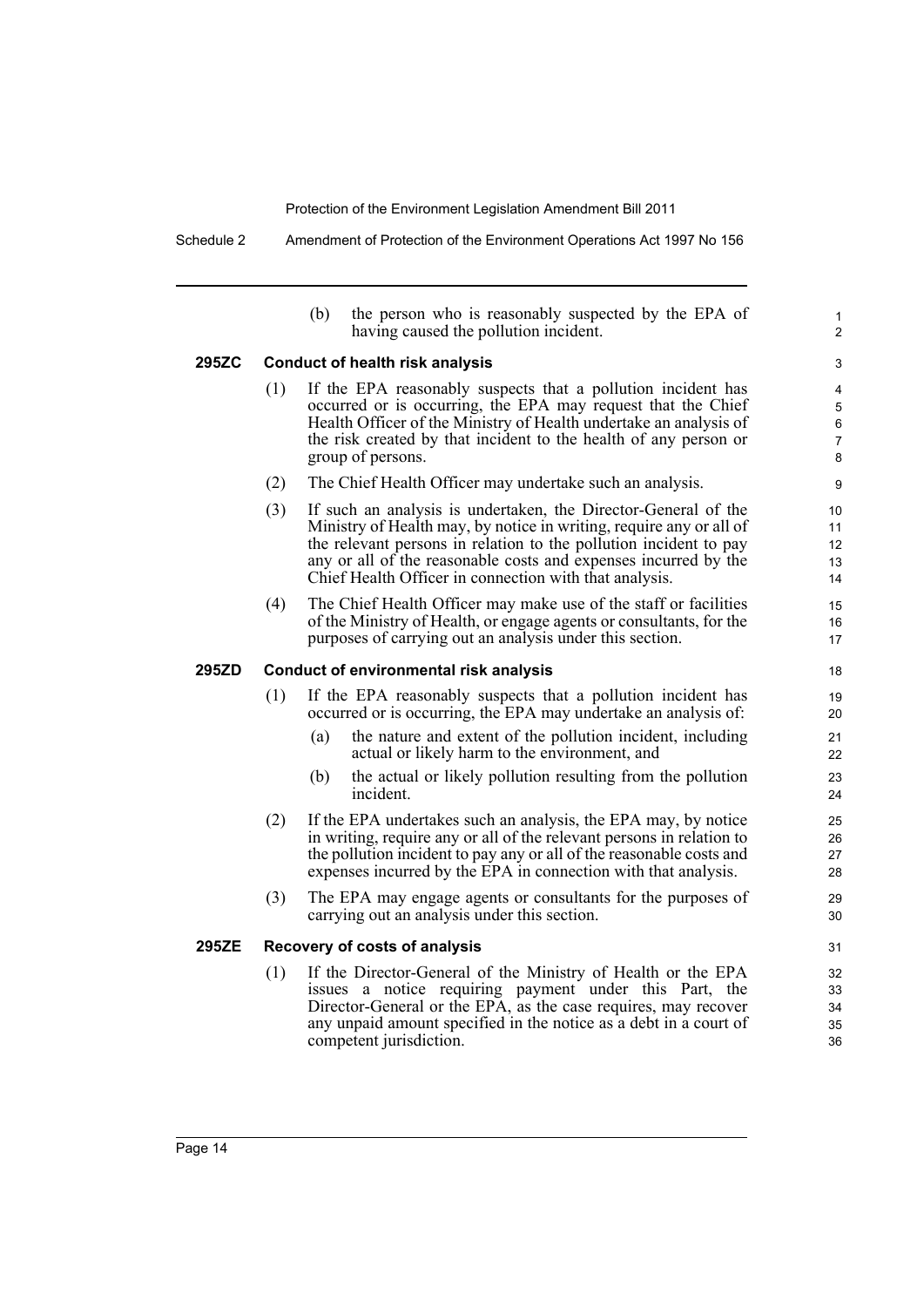Amendment of Protection of the Environment Operations Act 1997 No 156 Schedule 2

(2) The reasonable costs and expenses incurred by the Chief Health Officer of the Ministry of Health or the EPA in connection with an analysis are not recoverable if the person to whom a notice has been issued under this Part establishes to the satisfaction of the court that the nature and extent of the analysis conducted by the Chief Health Officer or the EPA was not reasonably necessary to respond to the potential public health or environmental concerns arising out of the pollution incident or was not otherwise in the public interest.

#### **295ZF Recovery from responsible persons**

If the person given a notice requiring payment under this Part complies with the notice but was not the person who caused the pollution incident, the amount of the payment may be recovered by the person who complied with the notice as a debt in a court of competent jurisdiction from the person who caused the pollution incident.

#### **295ZG General provisions**

A notice may be given, and action may be taken, under this Part:

- (a) whether or not the EPA is the appropriate regulatory authority with respect to the pollution incident, and
- (b) whether or not a clean-up notice has been given under Part 4.2 with respect to the pollution incident.

#### **[20] Section 308 Public register**

Insert after section 308 (2) (d):

- (d1) details of each mandatory environmental audit under Part 6.2 undertaken in relation to a licence issued by that authority,
- (d2) details of each pollution study required by a condition of a licence issued by that authority,
- (d3) details of each pollution reduction program required by a condition of a licence issued by that authority,

#### **[21] Section 308 (2) (j1)**

Insert after section 308 (2) (j):

(j1) details of each penalty notice issued by that authority,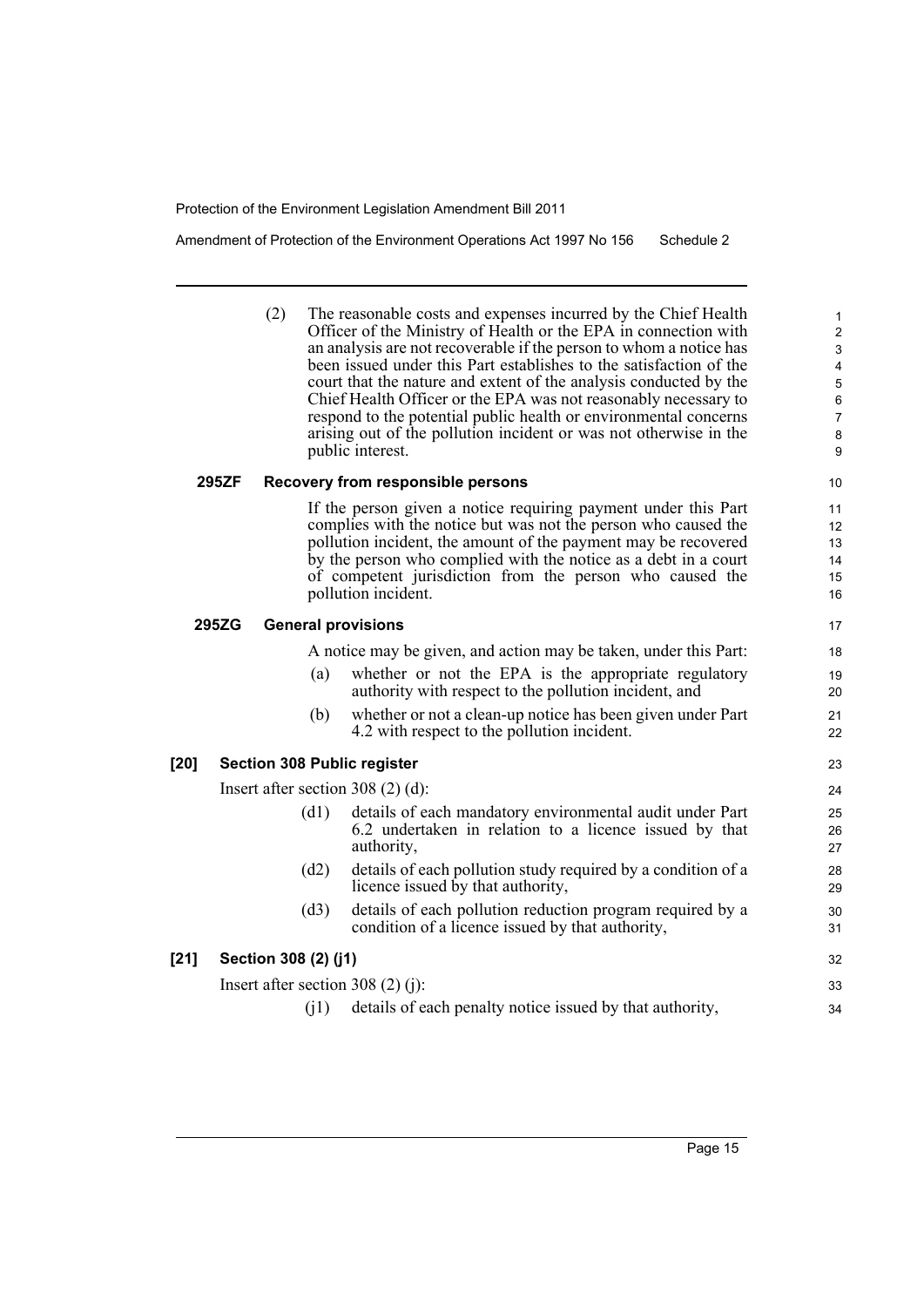Schedule 2 Amendment of Protection of the Environment Operations Act 1997 No 156

| $[22]$ | Schedule 5 Savings, transitional and other provisions<br>Insert at the end of clause $2(1)$ : |                                              |     |                                                                                                                                                                                                                        |                                       |
|--------|-----------------------------------------------------------------------------------------------|----------------------------------------------|-----|------------------------------------------------------------------------------------------------------------------------------------------------------------------------------------------------------------------------|---------------------------------------|
|        |                                                                                               |                                              |     | Protection of the Environment Legislation Amendment Act<br>2011-to the extent it amends this Act                                                                                                                       | $\overline{2}$<br>3<br>$\overline{4}$ |
| $[23]$ |                                                                                               | Schedule 5, Part 13<br>Insert after Part 12: |     |                                                                                                                                                                                                                        | 5<br>6                                |
|        |                                                                                               |                                              |     | Part 13 Provisions consequent on enactment of<br><b>Protection of the Environment Legislation</b><br><b>Amendment Act 2011</b>                                                                                         | 7<br>8<br>9                           |
|        | 35                                                                                            |                                              |     | Obligation to publish results of monitoring                                                                                                                                                                            | 10                                    |
|        |                                                                                               | (1)                                          |     | Subject to subclause $(2)$ , the obligation under section 66 $(6)$ to<br>publish results of monitoring does not apply to any monitoring<br>conducted before the commencement of that subsection.                       | 11<br>12<br>13                        |
|        |                                                                                               | (2)                                          |     | A person who held an environment protection licence<br>immediately before the commencement of section 66 (6) does not<br>commit an offence under that subsection during the first 3 months<br>after that commencement. | 14<br>15<br>16<br>17                  |
|        | 36                                                                                            |                                              |     | Duties to prepare and implement pollution incident response<br>management plans                                                                                                                                        | 18<br>19                              |
|        |                                                                                               |                                              |     | A person who held an environment protection licence<br>immediately before the commencement of Part 5.7A does not<br>commit an offence under that Part during the first 6 months after<br>that commencement.            | 20<br>21<br>22<br>23                  |
|        | 37                                                                                            |                                              |     | Obligation to include matter on register                                                                                                                                                                               | 24                                    |
|        |                                                                                               |                                              |     | The obligation to include matter on the public register:                                                                                                                                                               | 25                                    |
|        |                                                                                               |                                              | (a) | created by section 308 (2) (d1) applies only to mandatory<br>environmental audits undertaken after the commencement<br>of that paragraph, and                                                                          | 26<br>27<br>28                        |
|        |                                                                                               |                                              | (b) | created by section 308 $(2)$ $(d2)$ applies only to pollution<br>studies undertaken after the commencement of that<br>paragraph, and                                                                                   | 29<br>30<br>31                        |
|        |                                                                                               |                                              | (c) | created by section 308 $(2)$ $(d3)$ applies only to pollution<br>reduction programs undertaken after the commencement<br>of that paragraph, and                                                                        | 32<br>33<br>34                        |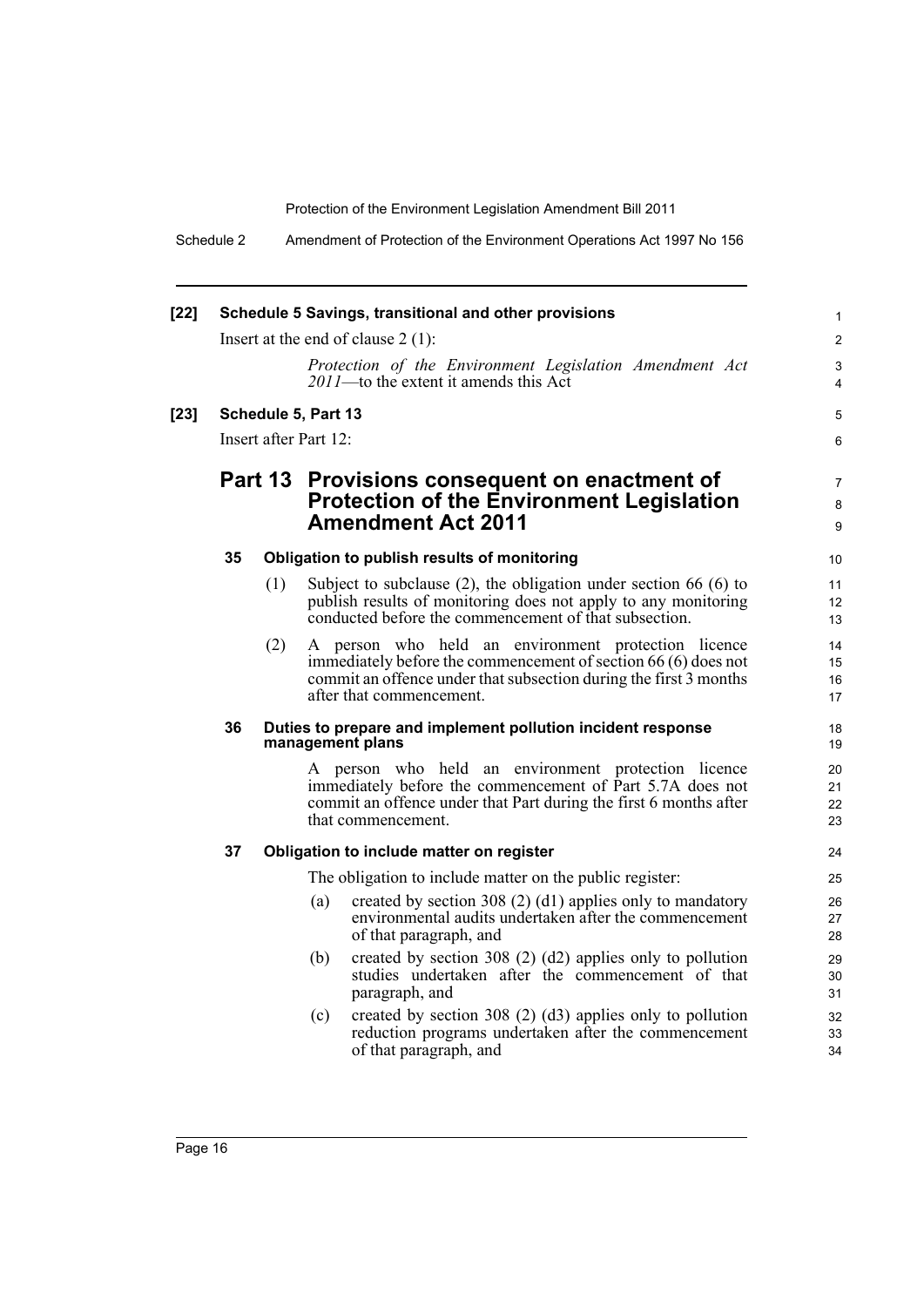Amendment of Protection of the Environment Operations Act 1997 No 156 Schedule 2

(d) created by section 308 (2) (j1) applies only to penalty notices issued after the commencement of that paragraph.

#### **[24] Dictionary**

Insert in alphabetical order:

*Chairperson* means the Chairperson of the EPA appointed under Division 3 of Part 5 of the *Protection of the Environment Administration Act 1991*.

1 2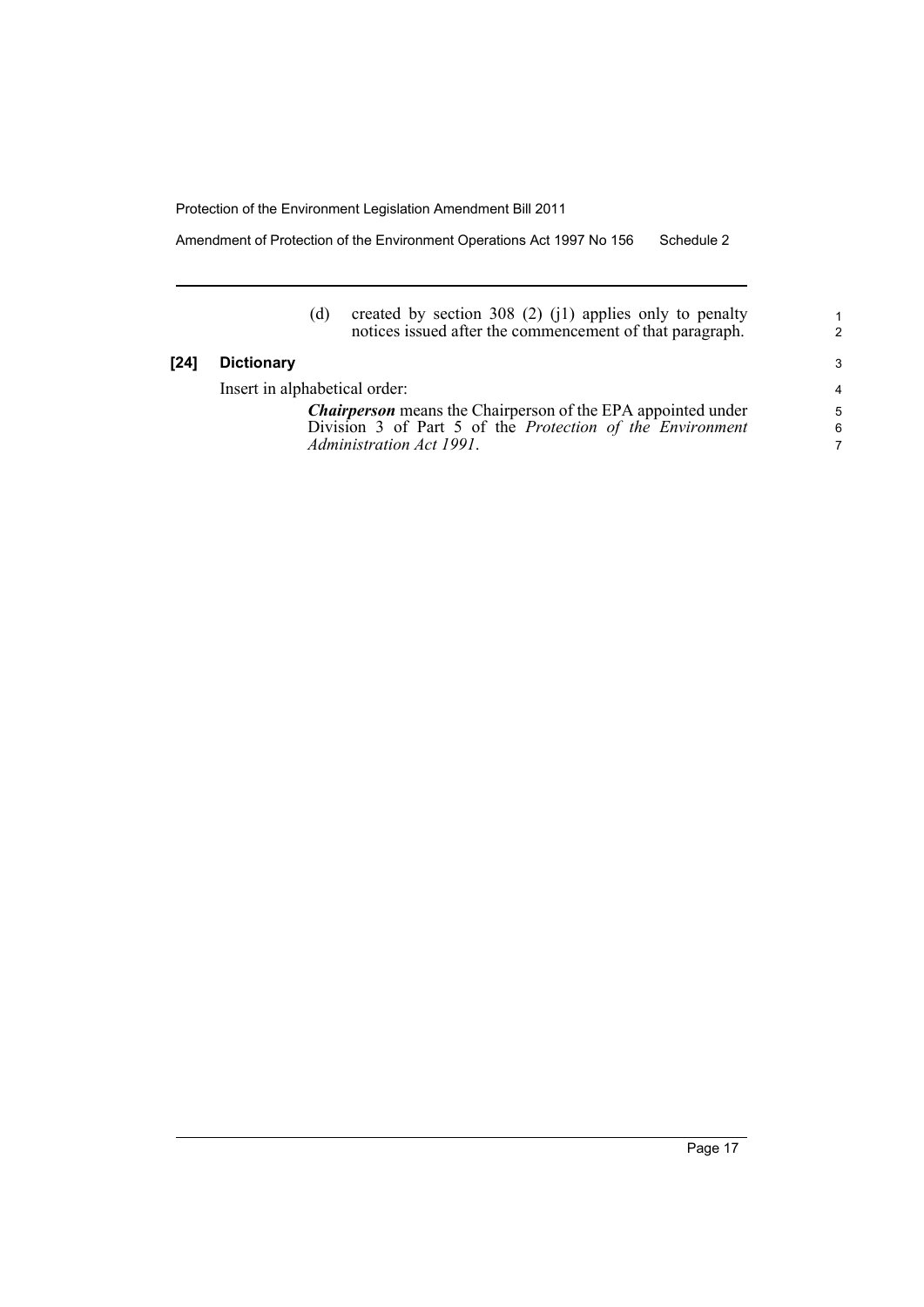1 2

3

13 14 15

16

17 18 19

 $24$ 25

26 27

## <span id="page-25-0"></span>**Schedule 3 Consequential amendment of other legislation 3.1 Contaminated Land Management Act 1997 No 140 [1] Section 4 Definitions** Insert in alphabetical order in section 4 (1): *Chairperson of the EPA* means the Chairperson of the EPA appointed under Division 3 of Part 5 of the *Protection of the Environment Administration Act 1991*. **[2] Section 4 (1), definition of "Director-General"** Omit the definition. **[3] Section 69 Proof of certain matters not required** Omit "Director-General" from section 69 (a). Insert instead "Chairperson". **[4] Sections 71 (1) and 92A (9)** Omit "Director-General" wherever occurring. Insert instead "Chairperson of the EPA". **3.2 Pesticides Act 1999 No 80 Sections 102, 105 (1) and 106 (1)** Omit "Director-General" wherever occurring. Insert instead "Chairperson".

# **3.3 Protection of the Environment Administration Regulation 2007 Clause 21 Inspection of register** Omit "Director-General" from clause 21 (2). Insert instead "Chairperson". **3.4 Protection of the Environment Operations (General) Regulation 2009**

### **[1] Clauses 43 (2) (a) and (b) (iv) and 95A (2)** Omit "Director-General" wherever occurring. Insert instead "Chairperson".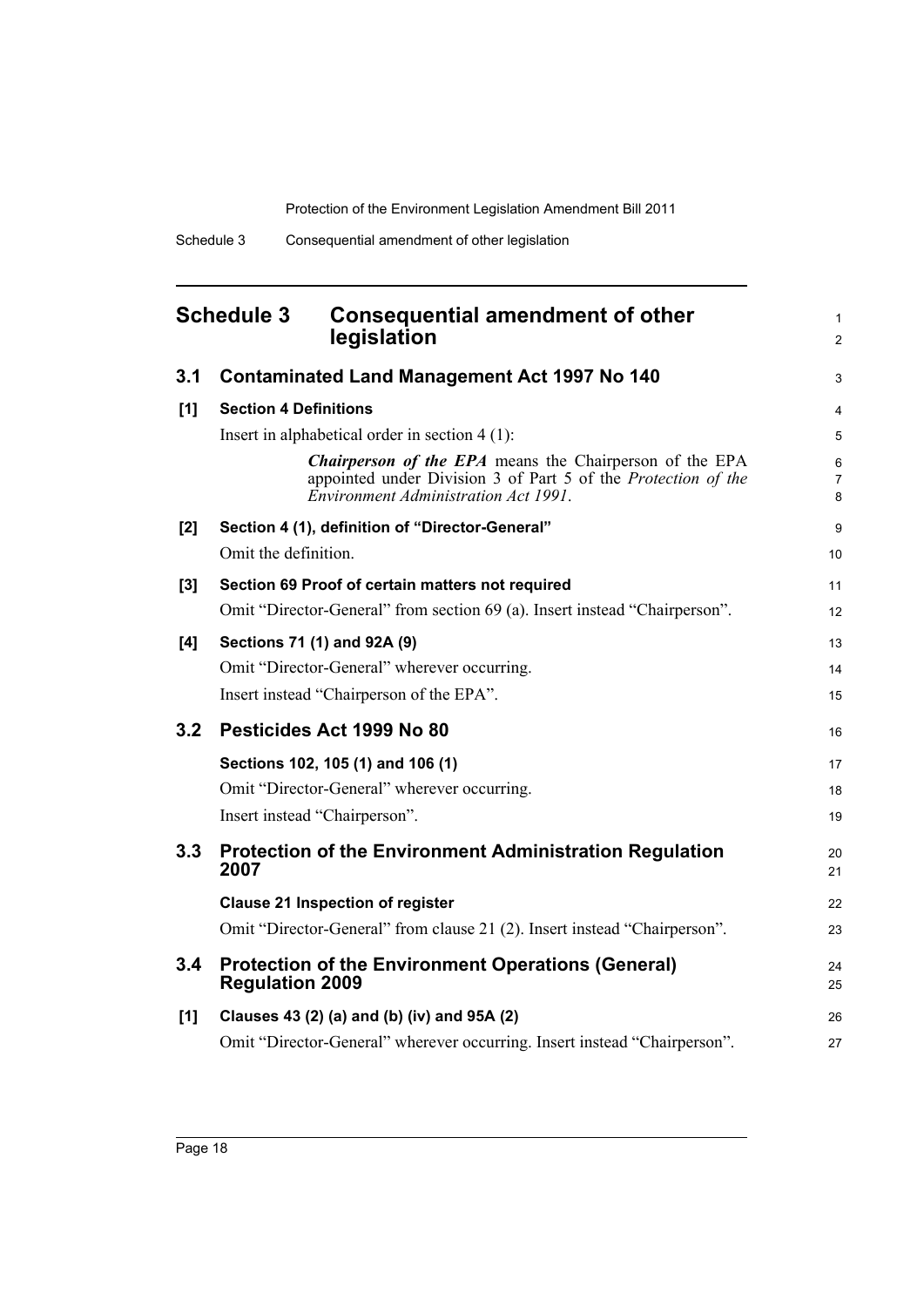Consequential amendment of other legislation Schedule 3

| $[2]$ | Clause 101                                                                                                                    |                  |                                                                                                                                                                                                                                                                                                                                                      |                                                                       |                                                                              |  |  |
|-------|-------------------------------------------------------------------------------------------------------------------------------|------------------|------------------------------------------------------------------------------------------------------------------------------------------------------------------------------------------------------------------------------------------------------------------------------------------------------------------------------------------------------|-----------------------------------------------------------------------|------------------------------------------------------------------------------|--|--|
|       | Omit the clause. Insert instead:                                                                                              |                  |                                                                                                                                                                                                                                                                                                                                                      |                                                                       |                                                                              |  |  |
|       | 101<br>Notification of pollution incidents                                                                                    |                  |                                                                                                                                                                                                                                                                                                                                                      |                                                                       |                                                                              |  |  |
|       |                                                                                                                               | (1)              |                                                                                                                                                                                                                                                                                                                                                      | that is required to be notified under section $14\hat{8}$ of the Act: | For the purposes of section 149 of the Act, a pollution incident             |  |  |
|       |                                                                                                                               |                  | (a)                                                                                                                                                                                                                                                                                                                                                  |                                                                       | is to be notified verbally to each relevant authority, and                   |  |  |
|       |                                                                                                                               |                  | (b)                                                                                                                                                                                                                                                                                                                                                  | the date on which the incident occurred.                              | is to be followed by notification in writing within 7 days of                |  |  |
|       |                                                                                                                               | (2)              | For the purposes of section 149 of the Act, notification of the<br>EPA may be achieved by telephoning the EPA environment line.<br>Note. Section 150 (2) of the Act provides that the information contained<br>in a notification is to be the information known when the notification<br>occurs. Therefore, if information becomes known between the |                                                                       |                                                                              |  |  |
|       |                                                                                                                               |                  | immediate notification given verbally and the time when written<br>notification is required to be given, that new information will be required<br>to be notified immediately after it becomes known and to be included in<br>the written notification.                                                                                               |                                                                       |                                                                              |  |  |
| [3]   | <b>Schedule 6 Penalty notice offences</b>                                                                                     |                  |                                                                                                                                                                                                                                                                                                                                                      |                                                                       |                                                                              |  |  |
|       | Insert after the matter relating to section 66 (4) of the <i>Protection of the</i><br><b>Environment Operations Act 1997:</b> |                  |                                                                                                                                                                                                                                                                                                                                                      |                                                                       |                                                                              |  |  |
|       |                                                                                                                               |                  |                                                                                                                                                                                                                                                                                                                                                      |                                                                       |                                                                              |  |  |
|       |                                                                                                                               | Section 66 $(6)$ | 3                                                                                                                                                                                                                                                                                                                                                    | \$500                                                                 | \$1,000                                                                      |  |  |
|       |                                                                                                                               | Section 66 $(7)$ | 3                                                                                                                                                                                                                                                                                                                                                    | \$500                                                                 | \$1,000                                                                      |  |  |
|       |                                                                                                                               | Schedule 6       |                                                                                                                                                                                                                                                                                                                                                      |                                                                       |                                                                              |  |  |
|       |                                                                                                                               |                  | Operations Act 1997.                                                                                                                                                                                                                                                                                                                                 |                                                                       | Omit the matter relating to section 152 of the Protection of the Environment |  |  |
|       |                                                                                                                               | Insert instead:  |                                                                                                                                                                                                                                                                                                                                                      |                                                                       |                                                                              |  |  |
|       |                                                                                                                               | Section 152      | 1, 2                                                                                                                                                                                                                                                                                                                                                 | \$1,500                                                               | \$5,000                                                                      |  |  |
|       |                                                                                                                               | Section 153A     | 3                                                                                                                                                                                                                                                                                                                                                    | \$750                                                                 | \$1,500                                                                      |  |  |
|       |                                                                                                                               | Section 153B     | 3                                                                                                                                                                                                                                                                                                                                                    | \$750                                                                 | \$1,500                                                                      |  |  |
|       |                                                                                                                               | Section 153D     | 3                                                                                                                                                                                                                                                                                                                                                    | \$750                                                                 | \$1,500                                                                      |  |  |
| [4]   |                                                                                                                               | Section 153E     | 3                                                                                                                                                                                                                                                                                                                                                    | \$750                                                                 | \$1,500                                                                      |  |  |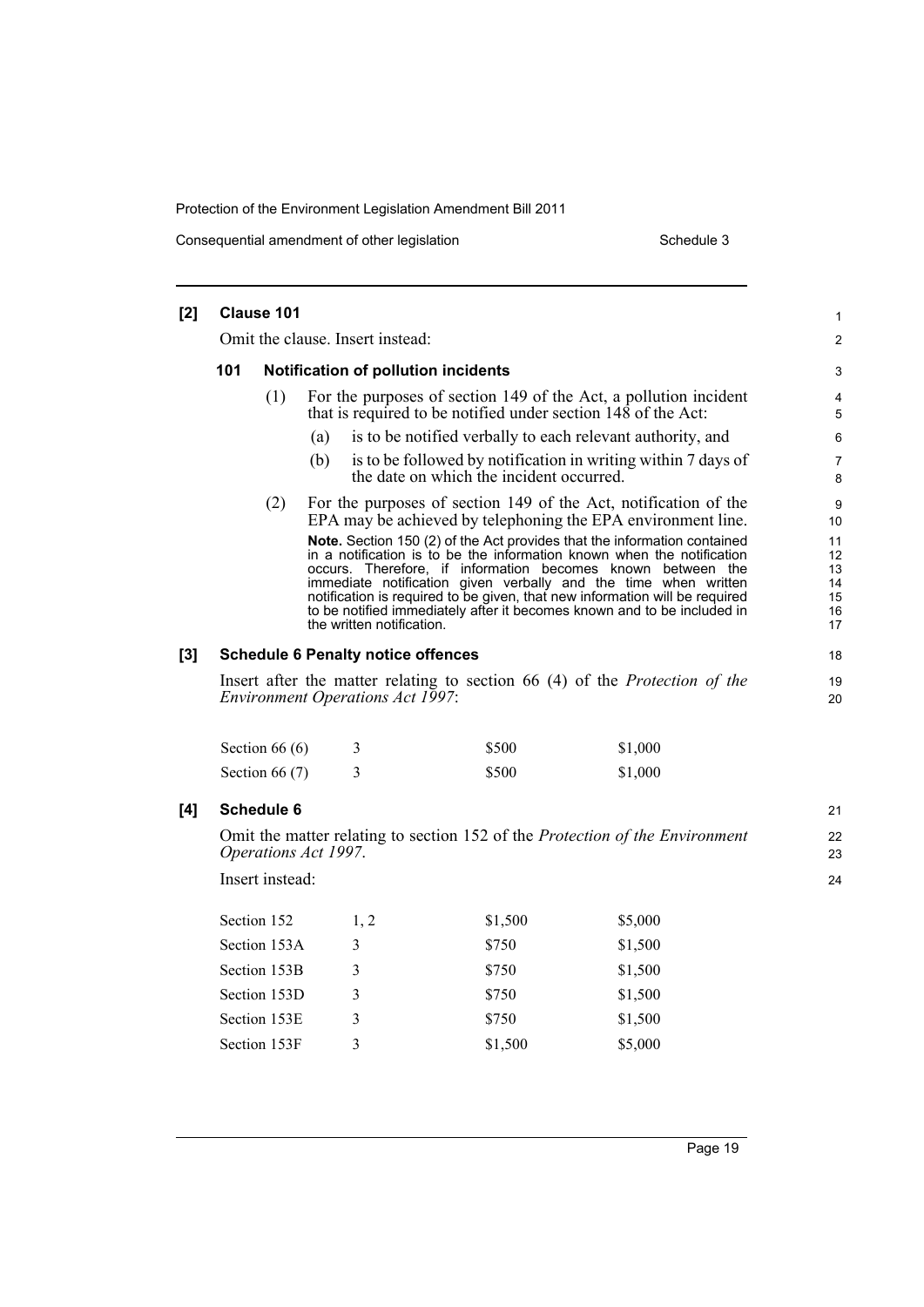| 3.5 | <b>Public Sector Employment and Management Act 2002 No 43</b>                                                                                                                |                |  |
|-----|------------------------------------------------------------------------------------------------------------------------------------------------------------------------------|----------------|--|
|     | Schedule 2 Executive positions (other than non-statutory SES positions)                                                                                                      | $\overline{2}$ |  |
|     | Insert at the end of Part 3:                                                                                                                                                 | 3              |  |
|     | Chairperson of the Environment Protection Authority                                                                                                                          | 4              |  |
| 3.6 | <b>Radiation Control Act 1990 No 13</b>                                                                                                                                      | 5              |  |
| [1] | <b>Section 4 Definitions</b>                                                                                                                                                 | 6              |  |
|     | Insert in alphabetical order in section $4(1)$ :                                                                                                                             | 7              |  |
|     | Chairperson of the Authority means the Chairperson of the<br>Authority appointed under Division 3 of Part 5 of the Protection<br>of the Environment Administration Act 1991. | 8<br>9<br>10   |  |
| [2] | <b>Section 25 Proceedings for offences</b>                                                                                                                                   | 11             |  |
|     | Omit "Director-General" from section 25 (4). Insert instead "Chairperson".                                                                                                   | 12             |  |
| [3] | <b>Section 29 Radiation Advisory Council</b>                                                                                                                                 | 13             |  |
|     | Omit "Director-General" from section 29 (2) (a).                                                                                                                             | 14             |  |
|     | Insert instead "Chairperson of the Authority".                                                                                                                               | 15             |  |
| 3.7 | <b>Radiation Control Amendment Act 2010 No 91</b>                                                                                                                            | 16             |  |
| [1] | Schedule 1 Amendment of Radiation Control Act 1990 No 13                                                                                                                     | 17             |  |
|     | Omit the definitions of <i>Department</i> and <i>Director-General</i> from item [2].                                                                                         | 18             |  |
| [2] | Schedule 1 [4]                                                                                                                                                               | 19             |  |
|     | Insert "and of the Chairperson of the Authority" after "Authority" in proposed<br>section 5A $(2)$ .                                                                         | 20<br>21       |  |
| [3] | Schedule 1 [9]                                                                                                                                                               | 22             |  |
|     | Omit the item.                                                                                                                                                               | 23             |  |
| [4] | Schedule 1 [20]                                                                                                                                                              | 24             |  |
|     | Omit "Director-General" from proposed section 36 (2).                                                                                                                        | 25             |  |
|     | Insert instead "Chairperson of the Authority".                                                                                                                               | 26             |  |